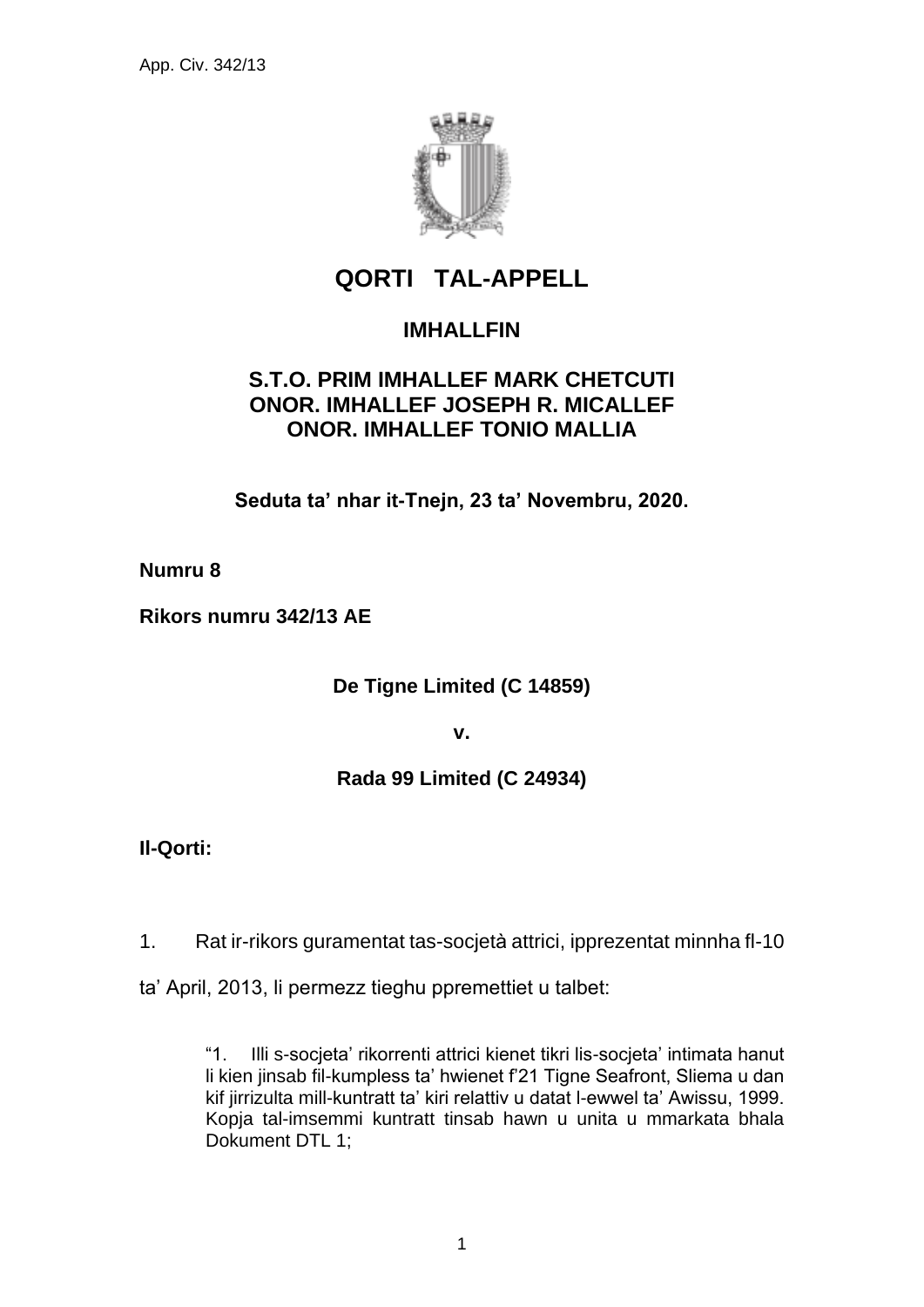"2. Illi s-socjeta' intimata dejjem kienet inadempjenti fir-rispett ta' u adezjoni mal-obbligi kuntrattwali taghha naxxenti mill-imsemmi kuntratt ta' kiri u meta l-istess socjeta' intimata ghazlet li tivvaka l-hanut lilha mikri baqa' import dovut mis-socjeta' intimata lis-socjeta' rikorrenti attrici, ghal-liema import saru hlasijiet minimi tant illi l-import dovut illum jammonta ghall-mija u hamest elef, mija tmienja u sittin Euro, tlieta u hamsin Euro centezmi (€105,168.53);

"3. Illi s-socjeta' intimata waqfet kull hlas u dan nonostante l-fatt li giet debitament intimata diversi drabi sabiex teffetwa l-hlas u li ghalhekk issocjeta' rikorrenti attrici ma ghandhiex ghazla ohra ghajr li tipprocedi gudizzjarment kif qieghdha taghmel permezz ta' dan ir-rikore mahluf odjern.

"Ghallhekk l-esponenti rikorrenti umilment titlob lil dina l-Onnorabbli Qorti ghar-ragunijiet premessi joghgobha:

"(1) Tikkundanna lis-socjeta' intimata sabiex thallas is-somma ta' mija u hamest elef, mija tmienja u sittin Euro, tlieta u hamsin Euro centezmi (€105,168.53) kwantu l-import refiribbli ghall-pendenzi kollha relattivi ghall-kiri tal-hanut fil-kumpless ta' hwienet f'21 Tigne Seafront, Sliema, skont it-termini tal-kuntratt datat l-ewwel (1) ta' Awwissu, 1999.

"Bl-ispejjez inkluz dawk tal-Mandat ta' Sekwestru kawtelatorju ipprezentat kontestwalment ma' dan ir-rikors mahluf u bl-imghaxxijiet legali mid-data meta l-ammonti saru dovuti sal-effettiv pagament ta' listess kontra s-socjeta' intimata li minn issa tinsab ingunta ghassubizzjoni."

2. Rat ir-risposta guramentata pprezentata, mis-socjetà konvenuta

Rada 99 Limited fl-10 ta' Mejju, 2013, li permezz taghha eccepiet:

"1. Illi preliminarjament, it-talba attrici hija preskritta ai termini tal-ligi u dan a tenur tal-artiklu 2156(c) tal-Kodici Civili (Kap. 16) in kwantu jirrigwarda "l-azzjonijiet ghall-hlas ta' kera ta' bini jew ta' raba" u dan anki kieku kellu jittiehed il-perjodu ta' hames snin preskrizzjoni skont lartiklu 2156(f) (Kap. 16) ghat-talba tas-sekwestrant "ghall-hlas ta' kull kreditu iehor li gej minn operazzjonijiet kummercjali jew minn hwejjeg ohra, meta l-kreditu ma jkunx jaqa', skont din il-ligi jew ligijiet ohra, taht preskrizzjoni aqsar, jew ma jkunx jirrizulta minn att pubbliku"... (kif dedotta fil-mandat ta' sekwestru kawtelatorju intavolat mill-istess socjeta' attrici – Rik. Nru 551/13 SM, hawn anness u mmarkat bhala Dok. A);

"2. Illi sussidjarjament ukoll, u minghajr pregudizzju ghas-suespost, il-pretenzjonijiet attrici qed jigu kkontestati stante' li kienet is-socjeta' rikorrenti nnifisha li, sa mill-bidu nett, kienet inadempjenti fl-obbligi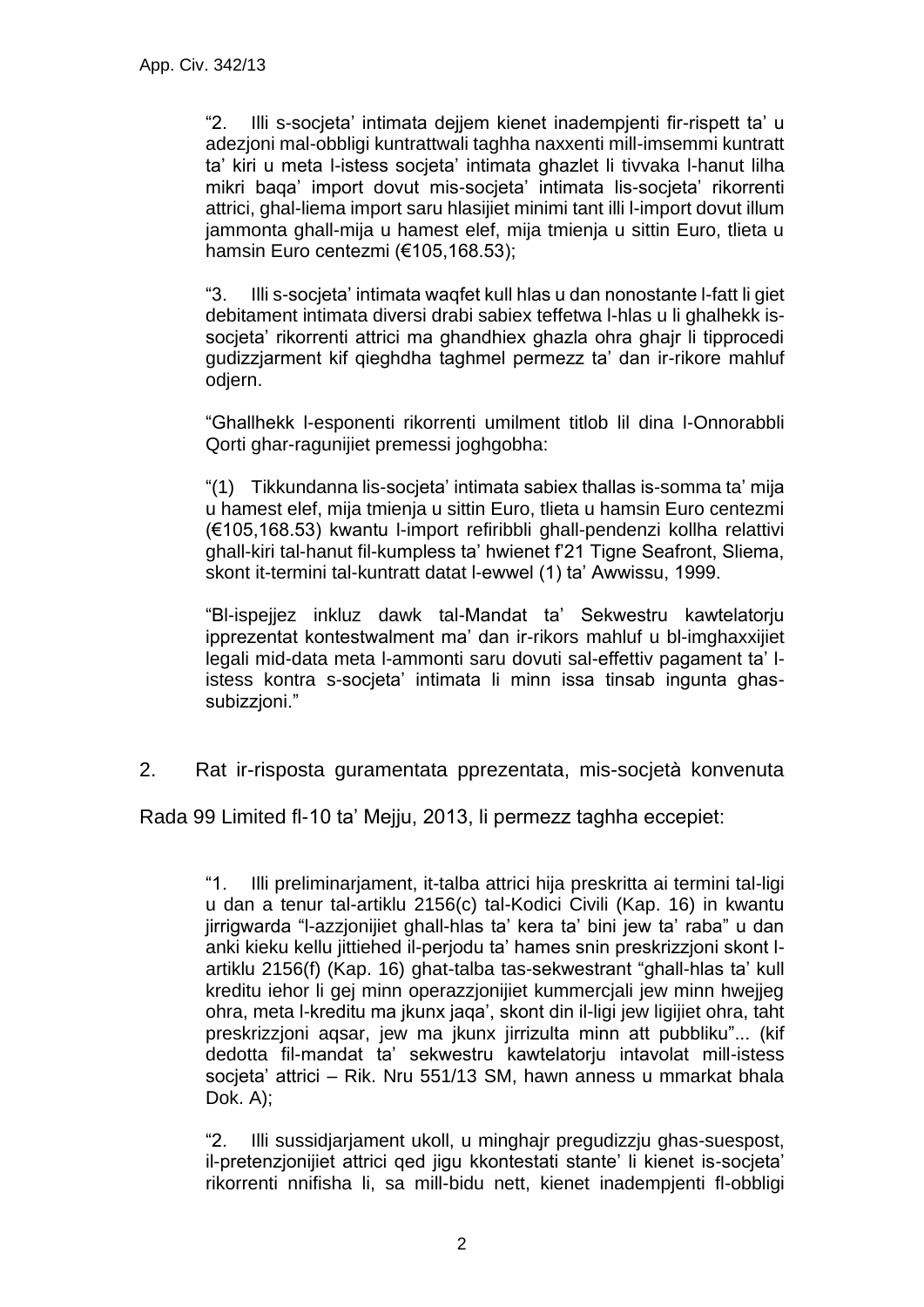kuntrattwali assunti minnha fl-iskrittura ta' kera datata l-1 ta' Awissu, 1999 u dan kif ser jigi ppruvat waqt is-smigh u t-trattazzjoni ta' dan irrikors, liema kirja ilha s-snin li giet itterminata;

"3. Illi kif ser jigi ppruvat waqt is-smigh u t-trattazzjoni ta' dan ir-rikors, is-socjeta' attrici naqset f'hafna mill-obbligi kuntrattwali u obbligi ohra assunti minnha, fost affarijiet ohra in kwantu naqset milli:

"(a) tassigura li l-kumpless jinkera kompletament lill-operaturi talhwienet, jew almenu sal-persentagg miftiehem, u dan kif imwieghda minnha, tant hu hekk li eventwalment kien irrizulta li l-caffeteria li ssocjeta' esponenti kienet weghdet li tiftah fuq il-pjan terren, qatt ma seta jinfetah fil-hin ghaliex il-kumpless kien milqut b'irregolaritajiet li pprekleduh milli jircievi kwalsiasi permess jew licenzja ohra sakemm dawn l-irregolaritajiet jigu kkoreguti;

"(b) toffri kumpless kummercjali shuh u funzjonanti, u minflok offriet kumpless battala u minghajr ebda hjiel ta' kampanja promozzjonali koordinata u effettiva, kif obbligat ruhha li tvara, bl-ghan li tispostja nnies min-nahat tradizzjonali ta' Tas-Sliema ghallfejn jinsab il-kumpless ta' hwienet 'De Tigne Shopping Complex';

"(c) tassigura li facilitajiet bhal lifts, escalators u servizzi ohra bhalkmamar tal-banju) ikunu funzjonanti (u li minflok kienu u baqghu ma jiffunzjonawx ghal tul twil ta' zmien);

"(d) toffri sistema ta' moniteragg effettiv ghal konsum ta' dawl u ilma fil-kumpless;

"(e) tassigura livell accettabbli ta' manutenzjoni u ndafa tal-kumpless kollu (u dan minkejja li l-inkwilini kienu qed jigu mitluba jikkontribwixxu somma regolarment bhala spiza ta' manutenzjoni);

"(f) tipprovdi sistema ta' arja kondizzjonata li tahdem kif suppost, u li effettivament ghamlet zmien twil ma tahdimx;

"(g) tottempera ruhha ma' vari obbligi ohra assunti minnha fl-iskrittura ta' kera fuq imsemmija.

"Ghalhekk it-talbiet attrici ghandhom jigu michuda bl-ispejjez."

3. Rat is-sentenza tal-Prim'Awla tal-Qorti Civili tal-5 ta' Ottubru, 2015,

li permezz taghha l-kawza giet deciza fis-sens illi:

"1. Tilqa' l-eccezzjoni tal-preskrizzjoni ai termini tal-Artikolu 2156(f) fir-rigward tat-talba ghall-hlas ta' mghax fuq is-somma ta' €32,611.23 u tichad l-istess fir-rigward tal-kumplament.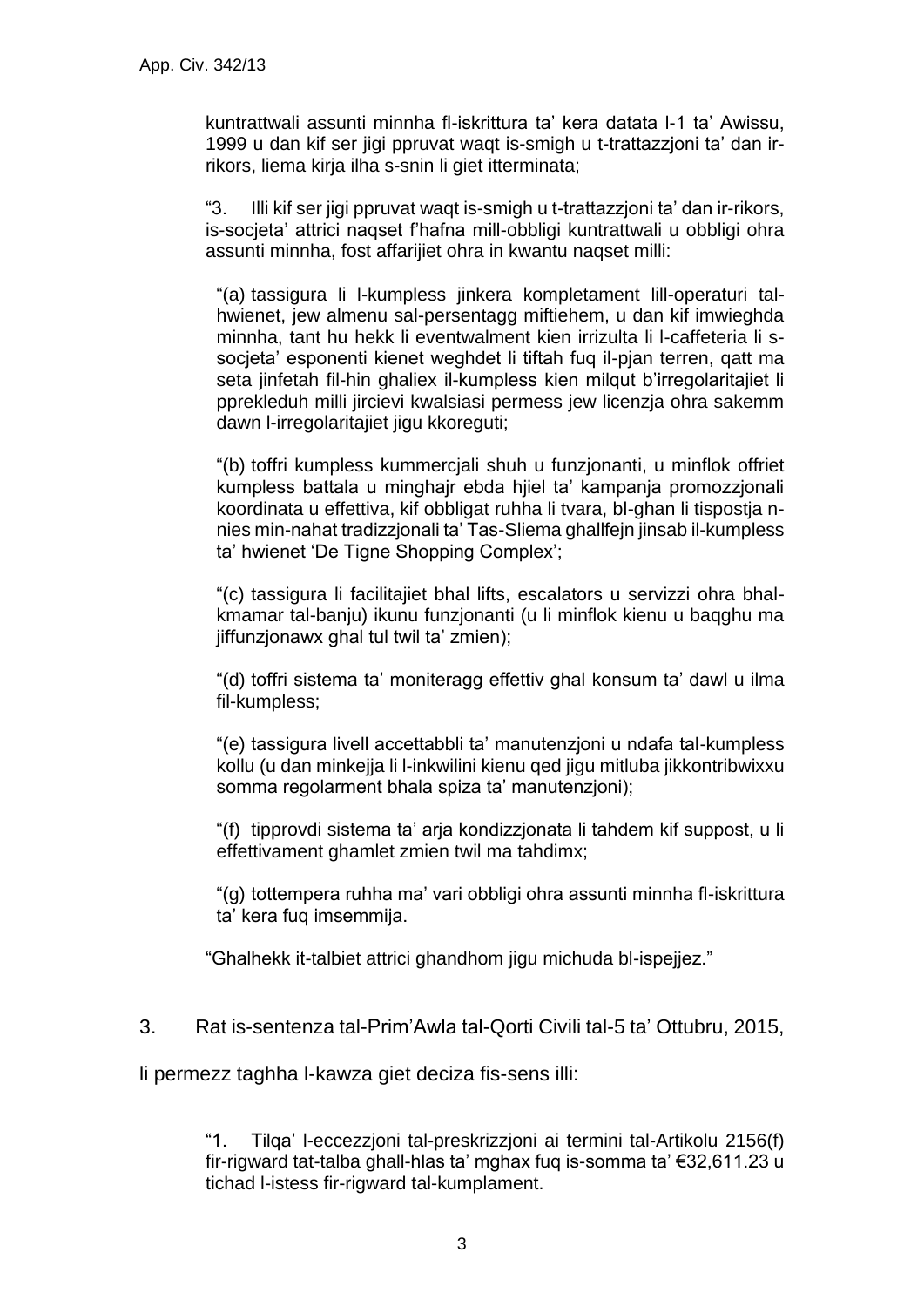"2. Tichad l-eccezzjonijiet fil-meritu fir-rigward tal-kumplament talpretensjoni.

"3. Tilqa' t-talba attrici limitatament ghas-somma ta' wiehed u tmenin elf mija u tlieta u tmenin ewro u hamsa u sittin centezmu (€81,183.65), u ghalhekk tikkundanna lis-socjeta konvenuta thallas din is-somma lissocjeta attrici, bl-imghax mill-1 ta' Frar 2005.

"Spejjez jinqasmu in kwantu ghal 75% a karigu tal-konvenuta u 25% a karigu tal-attrici."

4. Dik il-Qorti tat is-sentenza taghha wara li ghamlet is-segwenti

konsiderazzjonijiet:

"B'din il-kawza l-attrici qeghda titlob hlas ta' mija hamest elef mija u tmienja u sittin ewro u tlieta u hamsin centezmu (€105,168.53) hlasijiet li tghid li huma dovuti minn kuntratti ta' kiri tal-1 ta' Awissu 1999 talhanut 21, Tigne Seafront, Sliema. Fil-kuntratt jinghad li s-socjeta konvenuta nghatat:-

*"…… the use and enjoyment of an area located within the complex 1 as marked Document B and hereinafter referred to as the area*";

"u dan ghall-perjodu ta' hames (5) snin mill-1 ta' Awissu 1999. Issocjeta konvenuta nghatat id-dritt li fl-ahhar sena, cjoe bejn l-1 ta' Awissu 2003 u 31 ta' Lulju 2004, tittermina l-ftehim billi taghti avviz lillattrici mill-inqas tlett xhur qabel.

"Jirrizulta li l-konvenuta damet tokkupa l-hanut sal-31 ta' Jannar 2005.

"Skond il-kuntratt, il-hlas pattwit kien ta':-

"i. Lm8,000 fis-sena ghall-perjodu 1 ta' Ottubru 1999 – 31 ta' Lulju 2000;

"ii. Lm10,000 fis-sena ghall-perjodu mill-1 ta' Awissu 2000 sal-31 ta' Lulju 2000;

"iii. Lm12,000 fis-sena ghall-perjodu mill-1 ta' Awissu 2001 sal-31 ta' Lulju 2002;

"iv. Lm14,000 fis-sena ghall-perjodu mill-1 ta' Awissu 2002 sal-1 ta' Lulju 2003;

"v. Lm100,000 kull sitt xahar matul l-ahhar sena;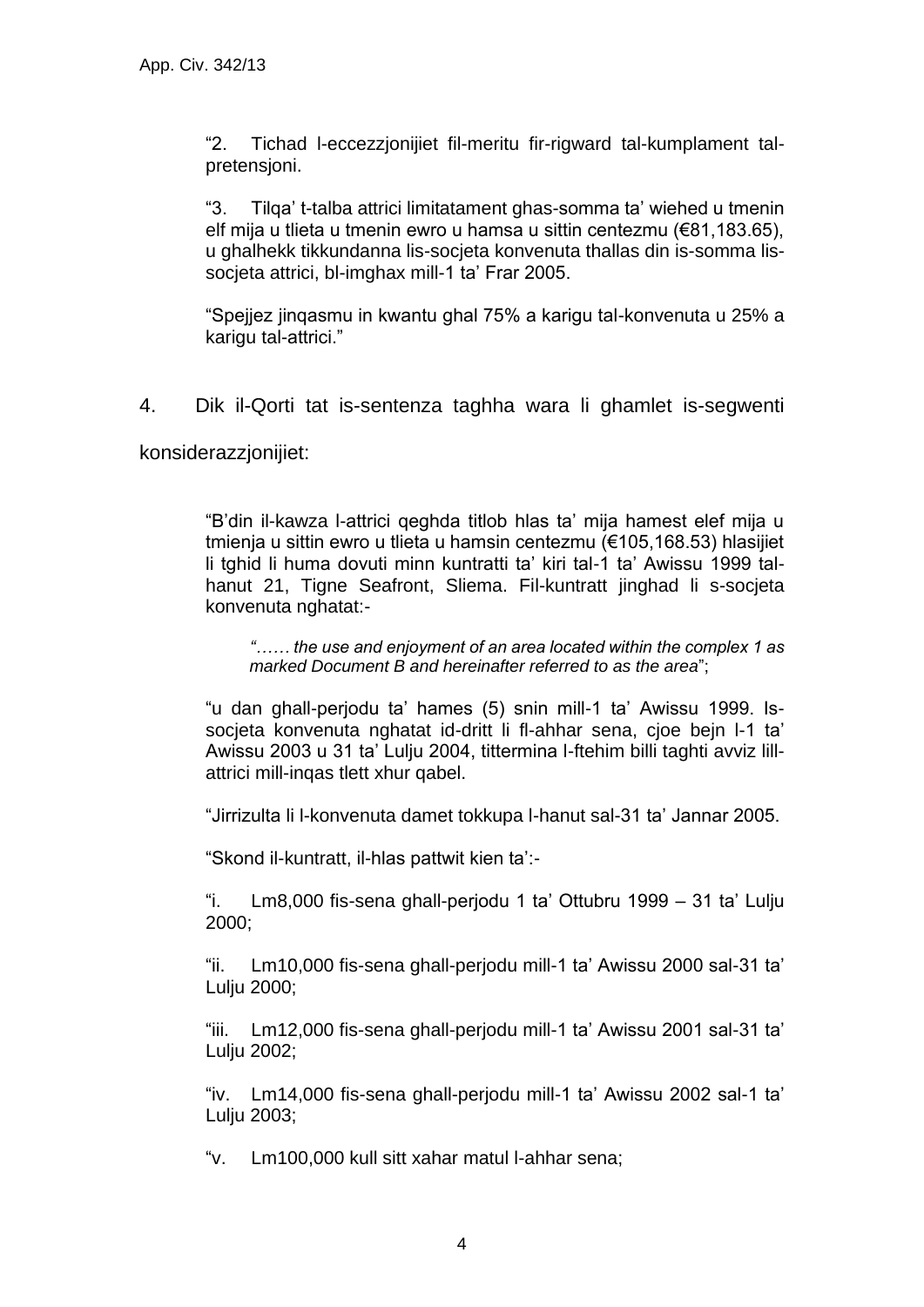"Fil-kuntratt jinghad ukoll li jekk id-dhul, kif defenit fi klawzola 14, ghal kull tlett xhur hu oghla mill-ammonti fuq imsemmija, *"… the Operator binds himself to pay such higher amount to the company, less any amount already paid by him in terms of Clause Q1*".

"L-attrici qeghda titlob il-hlas ta'<sup>1</sup> :-

"i. Lm8,217 imghax mill-1 ta' Ottubru 1999 sat-30 ta' Settembru 2005, fuq is-somma ta' Lm14,000<sup>2</sup>.

"ii. Lm45,000 bhala kera;

"Permezz ta' ittra datata 22 ta' Novembru 2004 (fol. 187) il-konvenuta baghatet tgharraf lill-attrici li:-

*"…. we would like to hereby confirm to you that we will be vacating the premises at the De Tigne Shopping Complex by 31 st January 2005.* 

*"This is no easy decision, however in view of the various shortcomings and the prevailing economical climate, we have no other possibility than to take this drastic decision.* 

*"While we thank you for all of your efforts, we sincerely hope that in the future we will once again have the opportunity to work with you. We would also like to take this opportunity to wish you and all of your family the very best for the coming festive season*" (fol. 187).

"2. Il-konvenuta kkonfermat li l-ahhar hlas li sar lill-attrici kien *"….. permezz ta' 3 post-dated cheques li kollha inhargu fil-31 ta' Marzu 2008 u c-cekkijiet huma enumerati 35, 36 u 37*" (fol. 32). Il-hlas kien ta' €1,500. L-ahhar cekk kien jissarraf fil-31 ta' Mejju 2008.

"3. L-ewwel eccezzjoni tal-konvenuta hi l-preskrizzjoni ai termini tal-Artikolu 2156(c) u 2156(f) tal-Kodici Civili. F'dan ir-rigward il-qorti tosserva:-

"i. L-attrici pprezentat il-kawza fl-10 ta' April 2013 (fol. 1).

"ii. Jirrizulta li l-ahhar hlas ta' €500 sar fil-31 ta' Mejju 2008.

"iii. Fir-rigward tat-talba ghall-hlas ta' imghax fuq is-somma ta' Lm14,000, l-Artikoli 2156(c) ma japplikax. Min-naha l-ohra jidher li japplika l-Artikolu 2156(f) tal-Kodici Civili. Il-hlas fuq imsemmi ma kellu x'jaqsam xejn ma' imghax.

<sup>1</sup> Ara rendikont PV1 a fol. 49.

<sup>2</sup> Skond klawzola Q: "*A deposit of fourteen Maltese liri (Lm14,000) refundable without interest at the termination of the terms of this Agreement less any amounts due in terms of this Agreement. This deposit is to be paid as to five thousand Maltese Liri (Lm5,000) on signing of this Agreement and the balance of nine thousand Maltese Liri (Lm9,000) at the rate of five hundred Maltese Liri (Lm5,000) per mont for 18 months. The first monthly payment is to be paid on 1 st October 1999*" (fol. 12).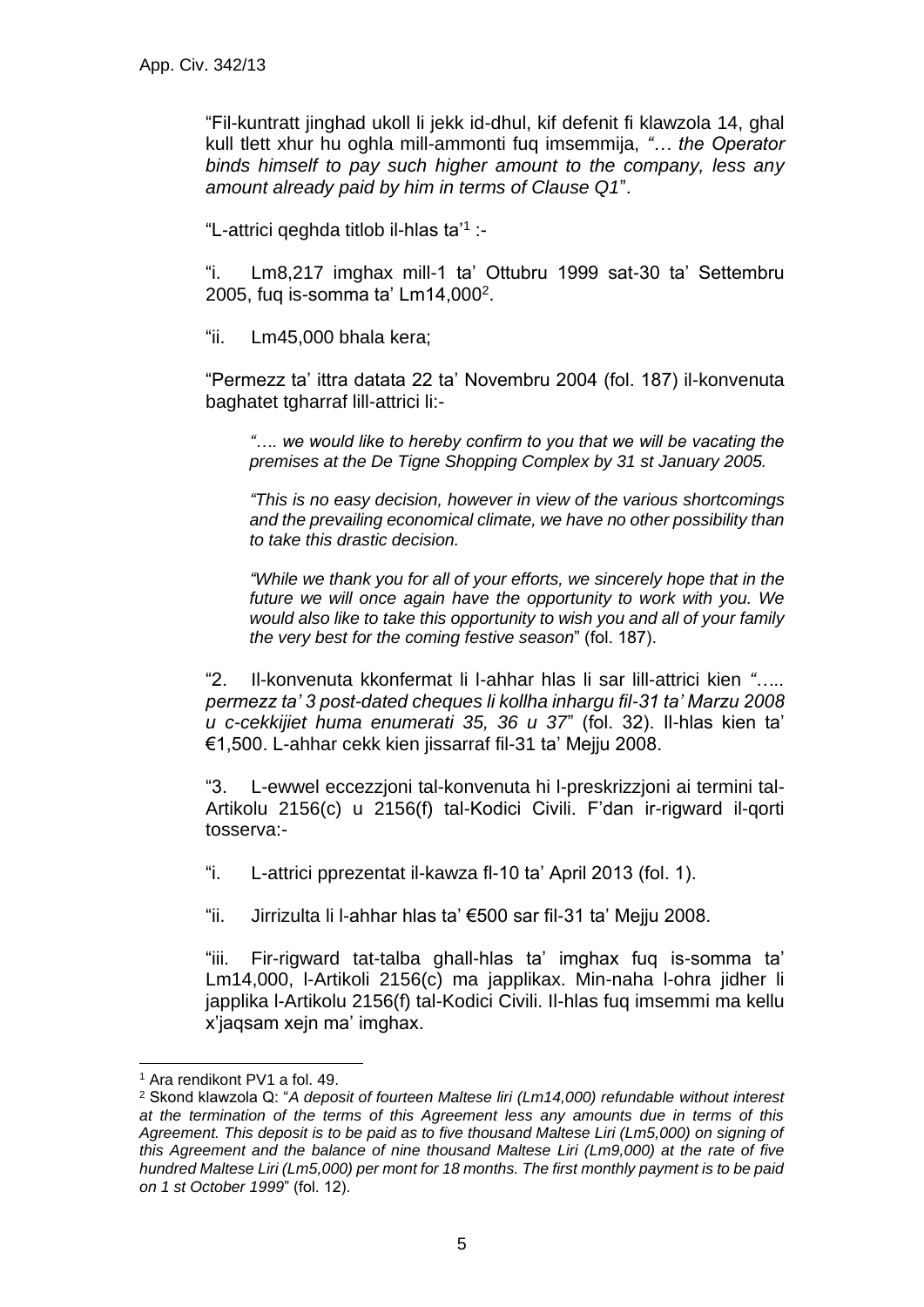"iv. Daniel Abela, direttur tas-socjeta konvenuta, xehed: "*Ma niftakarx jekk dan l-istatement kienx inghata lili flimkien mal-ittra legali. Kien cempilli Mark Sammut pleading li kellu problemi finanzjarji. Qalli fadal ammonti pendenti napprezza hafna jekk thallashom. Kienu diga' thallsu, sa dak iz-zmien, il-costs. Minghajr ma qadtx nivverifika ghamilt tlett cekkijiet ta' Lm500 il-wiehed. Ma hsibt xejn qbadt u hrigthom ilpagamenti*". Hlas li qal li sar "*fl-ahhar tas-sena 2007 jew fil-bidu tal-2008*", u li ghalkemm ma kien dovut xejn lill-attrici ghamel il-hlas bhala att ta' karita' fil-konfront tal-ahwa Sammut (fol. 238). Ix-xhud semma wkoll li meta Mark Sammut cempillu qallu li: *"[….] ghad hemm xi spejjez pendenti*" (fol. 238). Il-qorti tiddubita kemm Sammut qal hekk meta tqies li:-

"(a) L-ispejjez relatati mal-kumpless kienu diga' thallsu;

"(b) In kontro-ezami xehed li meta Mark Sammut cempillu kien qallu: "*Qalli fadal ammonti pendenti. Napprezza jekk thallashom. Kienu diga' thallsu sa dak iz-zmien il-costs*" (fol. 237). Il-qorti ma tantx taraha kredibbli li Sammut cempel lil Daniel Abela u talbu jaghmel pagament iehor dwar *costs*, meta l-ispejjez kienu thallsu kollha u dan kif jirrizulta mir-rendikont li skond Daniel Abela nghata fit-18 ta' Jannar 2006 (Dok. RA1, fol. 240) u l-hlas li l-konvenuta ghamlet dakinhar stess (fol. 37), li skond l-istess Abela kien ta' Lm1,500.

"v. L-ahhar pagamenti jservu bhala interruzzjoni tal-preskrizzjoni. Ilqorti ssibha difficli temmen li l-ahhar pagament ta' €1,500 sar bhala att ta' karita' meta tqies l-ilmenti kollha li Daniel Abela semma fir-rigward tal-kumpless de Tigne u dan irrispettivament tad-diffikultajiet li Daniel Abela seta' kellu fil-hajja personali tieghu fiz-zmien li sar il-hlas. Hlas fih innifsu hu rikonoxximent li persuna hi debitrici ta' persuna ohra, irrispettivament jekk meta thallas ghandhiex l-intenzjoni li l-hlas hu ghas-saldu jew le. Inoltre, ghalkemm Daniel Abela xehed li "*Kwalsiasi hlas li jiena ghamilt wara l-2005 sar carament minghajr pregudizzju*" (fol. 99), ghal finijiet ta' preskrizzjoni hlasijiet bla pregudizzju ma jezistux. Fic-cirkostanzi l-eccezzjoni tal-preskrizzjoni ma tistax tirnexxi.

"4. Irrispettivament ta' dak li nghad hawn fuq, fir-rigward ta' imghax fuq id-depozitu ta' Lm14,000 li kellhom jithallsu fit-termini tal-klawzola Q, din il-pretensjoni hi bla bazi. Hu veru li l-konvenuta qatt ma hallset id-depozitu, izda hu veru wkoll li mill-provi ma rrizultax li l-attrici talbet il-hlas meta kien dovut. Il-qorti tikkonkludi li hu evidenti li l-attrici kienet kuntenta li f'dan il-kaz id-depozitu ma jithallasx.

"5. Fin-nota ta' sottomissjonijiet il-konvenuta qalet li hallset kull ammont li seta' kien dovut lill-attrici. Pero' ma nghatat l-ebda eccezzjoni f'dan issens<sup>3</sup>. L-istess japplika ghall-argument li l-kera kienet ta' 12.5% fuq it*turnover*:-

<sup>3</sup> Fol. 21-22.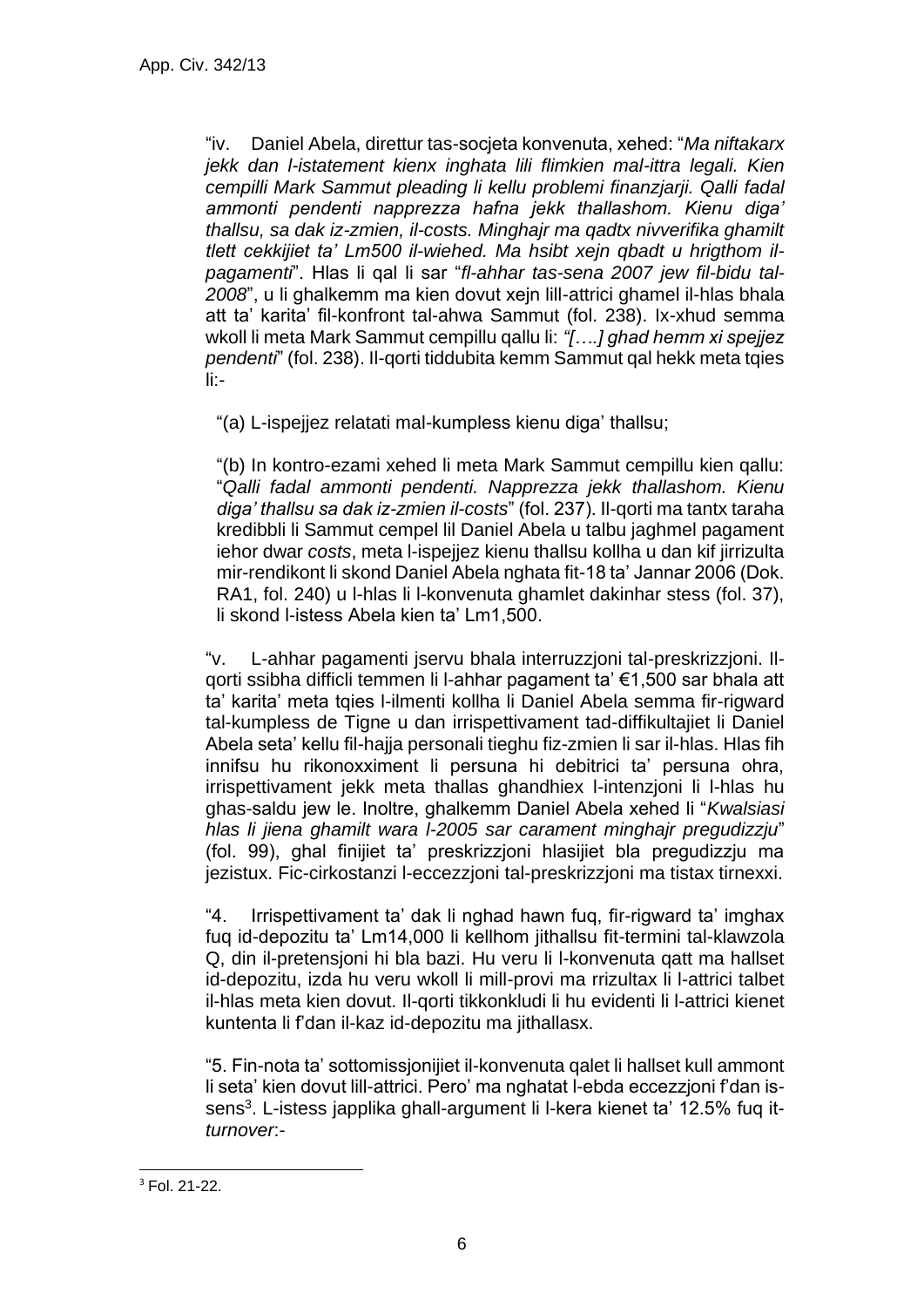*"(kif gie miftiehem mal-ahwa Sammut proprju quddiem terzi – cioe' Michael Gauci Maistre, li dak iz-zmien kien shop manager tas-socjeta intimata)" (fol. 278*) 4 .

"M'huwiex possibbli li qorti tiddeciedi dwar argumenti li jissemmew ghall-ewwel darba f'nota ta' sottomissjonijiet. L-eccezzjonijiet jridu jinghataw fit-twegiba guramentata u mhux f'nota ta' sottomissjonijiet. F'kull kaz:-

"i. L-oneru tal-prova tal-hlas u li f'Jannar 2000 sar ftehim li l-kera pagabbli tkun ta' 12.5% tal-bejgh, kien fuq il-konvenuta.

"ii. Daniel Abela xehed: "*Jien dejjem hallasthom bit-12.5% imma ma kontx inhallashom fix-xahar kif diga' ghidt*" (fol. 236 u pprezenta dokument (Sales Monitor<sup>5</sup>) tal-bejgh li kellu mill-hanut li kien hemm filkumpless de Tigne u stabbilimenti ohra li kellha l-istess kumpannija. M'huwiex car min hu l-awtur ta' dan id-dokument. Il-qorti ma tistax tikkonkludi li l-hlasijiet li saru mill-konvenuta matul is-snin, jirriflettu persentagg ta' 12.5% mill-bejgh li ghamlet mill-hanut. Daniel Abela xehed li jekk wiehed kellu ighodd il-bejgh *"…. tul il-perjodu Ottubru 1999 sa Jannar 2005, dawn jammontaw ghal Lm257,532.65 (Dok. 2) u jekk wiehed jikkalkula l-percentagg dovut ta' 12.5% fuq din il-figura (li tinkudi wkoll it-taxxa fuq il-valur mizjud), dan ilahhaq l-ammont ta'*  Lm32, 191.58<sup>"6</sup>. Pero d-dokument li rrefera ghalih ix-xhud (fol. 107) fih taghrif dwar bejgh ghall-perjodu Ottubru 1999-Awissu 2003, meta Abela stess xehed li s-societa konvenuta bagghet tokkupa l-fond sal-31 ta' Jannar 2005. Ghalhekk m'hemmx taghrif dwar id-dhul li kellha bejn Settembru 2003 u Jannar 2005.

"iii. Il-qorti ssibha difficli temmen kif l-attrici kienet ser taccetta li l-kera tkun ta' 12.5% mill-bejgh minghajr ma tigi stabbilita somma minima ta' dhul fis-sena. Dan apparti li Daniel Abela stess xehed:- "*Qatt ma talbuni biex jiccekjaw iz-Z readings tal-cash register*" (fol. 237). Il-qorti ma tqiesx verosimili li l-kontendenti ftehemu li l-hlas ikun ta' 12.5% millbejgh u d-diretturi tal-attrici qatt ma jitolbu li jaraw id-dokumenti relatati mal-bejgh li kien qieghed isir fil-hanut.

"iv. Fl-ittra tal-konvenuta datata l-1 ta' Settembru 2005 (fol. 57) li ntbaghatet bi twegiba ghall-ittra legali tal-4 ta' Lulju 2005 (fol. 54), ma ssemmiex dan l-allegat ftehim. Fatt li jkompli jdghajjaf il-verzjoni ta' Daniel Abela. Anzi l-konvenuta ghamlet offerta li thallas Lm7,200. Offerta li l-qorti ma tifhimx jekk kienet hallset dak li kien dovut minnha skond il-ftehim.

<sup>4</sup> F'kull kaz f'dan ir-rigward jissemma kif il-kuntratt ma jghidx hekk (ara klawzola Q1).

<sup>5</sup> Fol. 107.

<sup>6</sup> Affidavit (ara fol.95).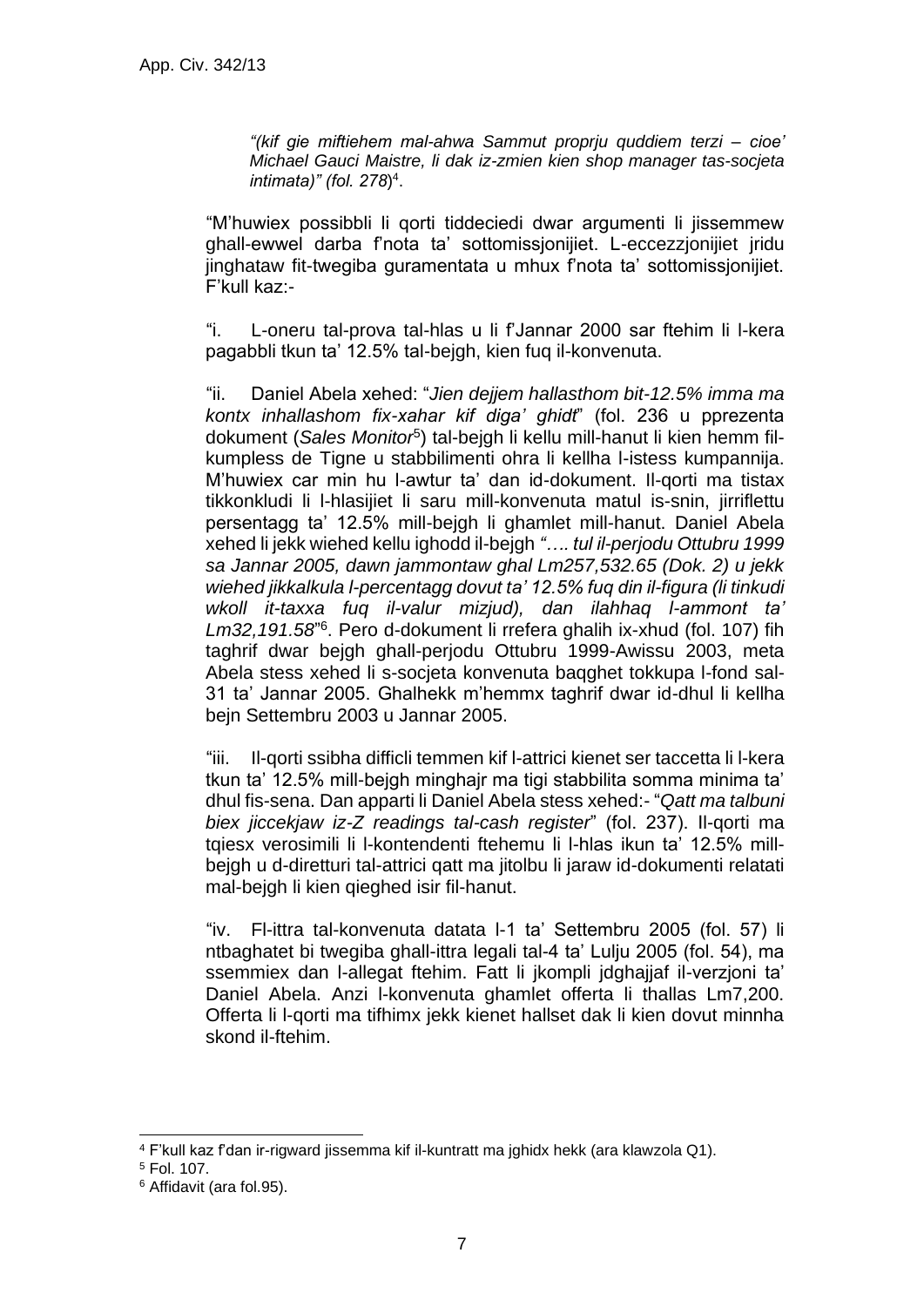"v. Jirrizulta li wara li l-konvenuta harget mill-kumpless de Tigne, baqghet taghmel pagamenti lill-attrici<sup>7</sup> . Daniel Abela xehed: "*Meta tlaqt mill-post il-hsieb li kelli f'mohhi kien li hallast dak kollu li kien dovut ghalluzu tal-hanut*" (fol. 237). Jekk kien hekk x'kienet ir-raguni li baqghu jsiru l-pagamenti? Domanda li mill-provi m'hemmx twegiba ghaliha.

"vi. Il-konvenuta ma pprezentatx ricevuta tal-hlas tal-kirjiet. Ghalkemm Daniel Abela qal li qatt ma nghata ricevuta, kien fl-interess tal-kumpannija tieghu li jinsisti li jinghata ricevuta li tkun turi bic-car li lkera thallset u tkun tkopri l-perjodu kollu.

"vii. Il-kuntratt hu dak li jirregola r-relazzjoni ta' bejn il-partijiet. Fi klawzola S1 tal-kuntratt jinghad: "*This Agreement may not be changed or varied without the express written agreement between the parties*" (fol. 14). Ma ngiebet l-ebda skrittura ffirmata mill-kontendenti li tikkontempla ghat-tibdil tal-klawzola Q1 tal-iskrittura privata.

"Ghalkemm mill-provi jidher li l-ewwel darba li l-attrici nterpellat lillkonvenuta bil-miktub sabiex thallas il-kera kien wara li harget millkumpless de Tigne, dan fih innifsu m'huwiex bizzejjed sabiex il-qorti tikkonkludi li l-verzjoni ta' Daniel Abela ghandha mis-sewwa. Iccirkostanzi li ssemmew hawn fuq jimmilitaw kontra l-verzjoni ta' Abela, u ghalhekk il-qorti ma tistax tikkonkludi li l-konvenuta tat prova li f'Jannar 2000 sehh ftehim li l-korrispettiv ikun ta' 12.5% tal-bejgh.

"6. Il-konvenuta qalet li l-ebda hlas ma kien dovut lill-attrici ghaliex naqset milli twettaq l-obbligi taghha taht il-kuntratt tal-1 ta' Awissu 1999. F'dan ir-rigward semmiet li l-attrici naqset milli:-

"(a) Tikri l-hwienet kollha fil-kumpless de Tigne;

"(b) Taghmel kampanja promozzjonali tal-kumpless;

"(c) Tassigura li s-sistema tal-arja kondizzjonata, escalators u lifts ikunu jahdmu;

"(d) Toffri sistema ta' moniteragg effettiv ghal konsum ta' dawl u ilma fil-kumpless;

"(e) Tassigura livell accettabbli ta' manutenzjoni u ndafa tal-kumpless;

"(f) Tiftah cafeteria fil-pjan terran, kif kienet weghdet;

"F'dan ir-rigward il-qorti tosserva:-

"i. Hu fatt li mill-provi rrizultaw certu nuqqasijiet kif kien qieghed jitmexxa l-kumpless de Tigne. Il-qorti taccetta l-argument tal-konvenuta li hu ferm difficli li wiehed imexxi kumpless bhal dak u fl-istess hin imexxi

<sup>7</sup> Ara Dok. PV1 (fol. 50) u Dok. RADA1 (fol. 35-36).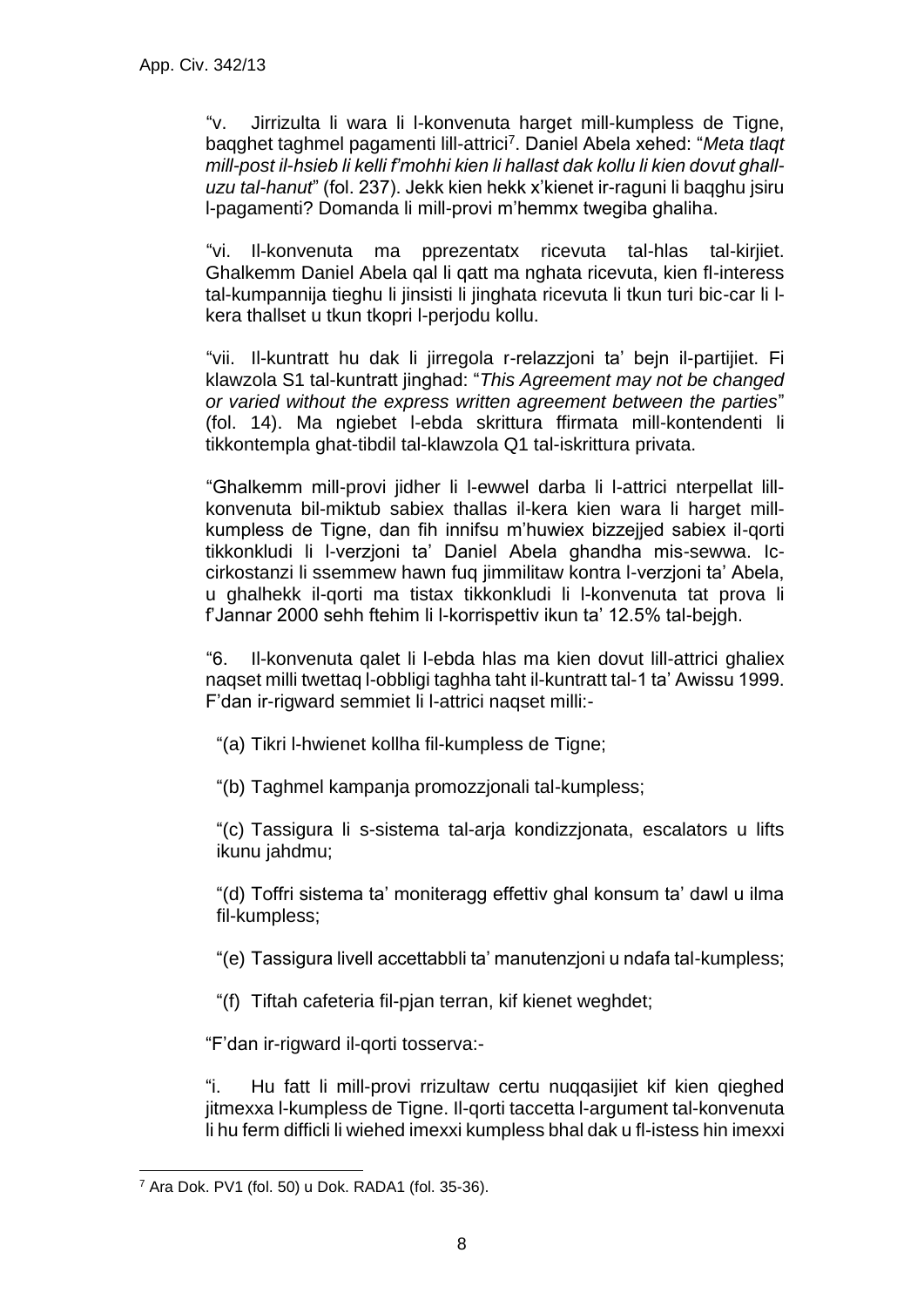n-negozju tieghu<sup>8</sup>. Min-naha l-ohra pero' fil-kuntratt ta' lokazzjoni mkien ma jissemma per ezempju li:-

"(a) Fil-pjan terran kellu jkun hemm kafetterija;

"(b) Il-hwienet kollha fil-kumpless kellhom ikunu okkupati;

"ii. Minkejja li kienu jezistu diffikultajiet jibqa' 'l fatt li s-socjeta konvenuta baqghet topera minn gewwa l-hanut, li kien jinsab ma' gemb l-entratura principali tal-kumpless. Fatt li fil-fehma tal-qorti kien ta' beneficcju ghall-attrici u taffa l-effett ta' certu problemi li lmentat minnhom il-konvenuta. Il-kera tithallas ghall-uzu tal-hanut. Inoltre, lqorti ssibha difficli temmen kif jekk kienu jezistu tant problemi ilkonvenuta kienet ser tibqa' fil-fond ghal dawk is-snin kollha. Mit-taghrif li tat il-konvenuta jirrizulta inoltre li dan ma kienx kaz ta' negozju li qieghed jopera b'telf.

"iii. L-obbligu principali tal-inkwilin hu li jhallas il-kera fiz-zmien li ssir dovuta. L-inkwilin m'ghandux dritt li jaqbad u unilateralment jissospendi il-hlas jew inaqqas il-kera minn dik pattwita ghaliex jippretendi li sid ilkera kien inadempjenti f'certi obbligi. Jekk l-inkwilin ghandu x'ilmenti ghandu d-dmir li jiehu l-passi. Haga li ma saritx fil-kaz in ezami. Anzi filkaz in ezami fl-ittra li biha Daniel Abela gharraf lil Mark Sammut li ssocjeta konvenuta kienet ser tohrog mill-fond sal-31 ta' Jannar 2005, qal: "*While we thank you for all of your efforts, we sincerely hope that in the future we will once again have the opportunity to work with you*" (fol. 187). Kliem li ma jirriflettix il-posizzjoni ta' persuna ffrustrata millagir ta' sid il-kera. Issir ukoll riferenza ghas-sentenza tal-Qorti tal-Appell (Inferjuri)<sup>9</sup> fil-kawza De Tigne Limited vs Brian Bugeja et deciza fit-8 ta' Gunju 2006, fejn il-konvenuti lmentaw dwar 'il fatt li l-attrici ma pprovdietx *air condition*. Il-qorti qalet:

"*Anke kieku kellha din il-Qorti tammetti bhala provati dawn l-ilmenti dan kien ifisser illi d-dritt ghal kontroprestazzjoni taghhom tibqa' sospiza minhabba dak l-allegat inadempiment tas-socjeta` attrici imma, imbaghad, huma ma setghux jippretendu li jaghmluha ta' gudikanti huma stess, jirrizolvu l-kuntratt u jhossuhom liberi milli jadempixxu ma' l-obbligu taghhom tal-hlas ta' l-affitt u tas-servizzi minnhom utilizzati. Illigi kienet takkordalhom zewg toroq x' jaghzlu f'kaz ta' inadempjenza ta' l-obbligazzjoni mill-kontraparti. Jew li jitolbu l-adempiment ta' lobbligazzjoni in forma specifika jew jitolbu r-rizoluzzjoni tal-ftehim u rrizarciment tad-danni. Minn dawn l-opzjonijiet lilhom moghtija mill-Artikolu 1069 tal-Kapitolu 16 l-appellanti baqghu ma eleggew ebda wahda minnhom u, intant, ippreferew li jirrezistu t-talba ghall-hlas reklamat bl-assunt tradott fl-eccezzjoni taghhom li s-socjeta` attrici naqset milli tonora l-ftehim. Ghal din il-Qorti dan ma huwiex accettabli, u l-aggravju f' dan is-sens qieghed ghalhekk jigi respint*".

<sup>8</sup> Mill-provi rrizulta kif fl-istess kumpless l-ahwa Mark u John Sammut kellhom hanut taz-zraben. 9 Imhallef P. Sciberras.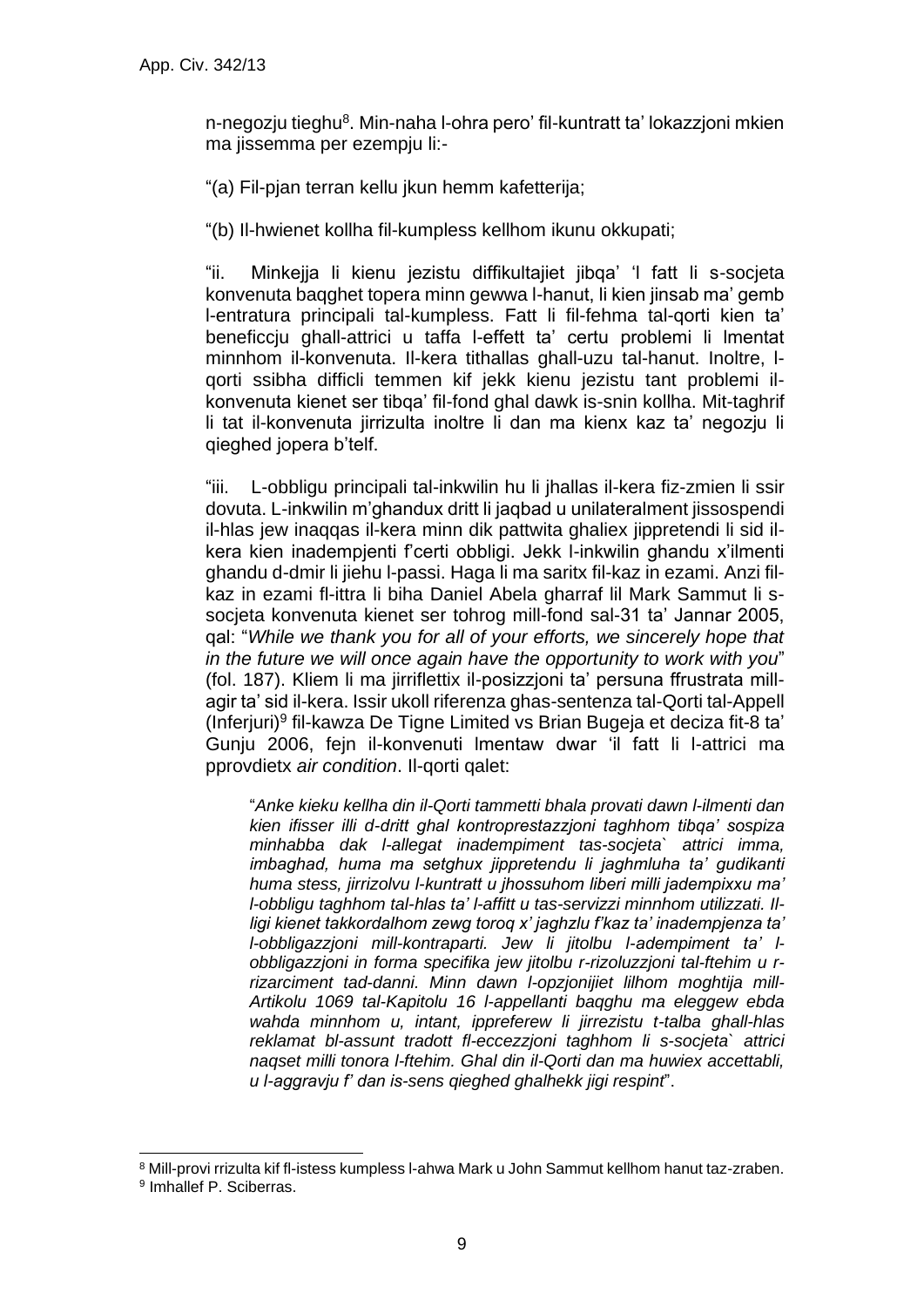"7. Ghal dak li jikkoncerna l-kera li qeghda tippretendi l-attrici<sup>10</sup>, ilqorti tosserva:-

"i. L-attrici ma spjegatx ghalfejn kull tant zmien il-kera giet awmentata<sup>11</sup>. Iz-zieda fil-*cost of living* jissemma biss fir-rigward tarraba' sena. Fir-rigward ta' dik is-sena l-attrici ziedet 2.8% minghajr ma spjegat kif ikkalkolat dan il-persentagg. L-affarijiet ma jsirxu hekk. Ficcirksotanzi l-qorti ser tiskartah.

"ii. X'inhi r-raguni li talbet il-kera ghall-perjodi 1 ta' Frar 2005 sat-30 ta' April 2005 u 1 ta' Mejju 2005 sal-31 ta' Lulju 2005, meta mill-provi rrizulta li fil-31 ta' Jannar 2005 il-konvenuta ma baqghetx tokkupa lfond.

"iii. Wara l-ewwel erba' snin hu evidenti li l-attrici ma ppretenditx hlas ta' kera bir-rata stipulata fil-kuntratt ta' lokazzjoni<sup>12</sup>. Ghalhekk ghallperjodu 1 ta' Awissu 2003 sal-31 ta' Jannar 2005 il-qorti ser taghmel ilkalkoli fuq kera annwali ta' Lm14,000.

"iv. L-attrici ma spjegatx ghalfejn il-kera li tippretendi hi differenti minn dik pattwita fil-kuntratt.

"Cirkostanzi li l-qorti jkollha tqies fir-rigward tal-hlas li hu dovut millkonvenuta.

"Ghaldaqstant l-ammont dovut mill-konvenuta hu:

"1. Kera mill-1/8/1999 – 31/1/2005 = €151,409.27 (Lm65,000). "2. Hlas li sar mill-1/8/1999 – 31/1/2005 = €70,225.62  $(Lm30, 147.86)^{13}$ .

"Total ta' kera li ghad trid tithallas = wiehed u tmenin elf mija u tlieta u tmenin ewro u hamsa u sittin centezmu (€81,183.65)."

5. Rat ir-rikors tal-appell tas-socjetà konvenuta li permezz tieghu talbet lil din il-Qorti:

<sup>10</sup> Ara Dok. PV1 a fol. 49. Ara Dok. PV1 a fol. 49.

<sup>11</sup> Fir-rendikont jissemma "plus cost of living ……" u persentagg.

<sup>12</sup> Il-qorti qieghda tirreferi ghall-hames sena fir-rigward ta' liema hu evidenti li l-ghan wara dak li jinghad fil-klawzola Q tal-kuntratt ta' lokazzjoni kien li fl-ahhar sena jsir ftehim iehor. Ghalkemm mill-ittra legali tal-5 ta' Lulju 2005 (fol. 54) jirrizulta li originarjament l-attrici kienet qieghda tippretendi Lm100,000 fis-sena ghall-perjodu wara l-31 ta' Lulju 2003, hu evidenti li ma baqghetx issostni din il-posizzjoni..

<sup>13</sup> Ara Dok. PV1 a fol. 49.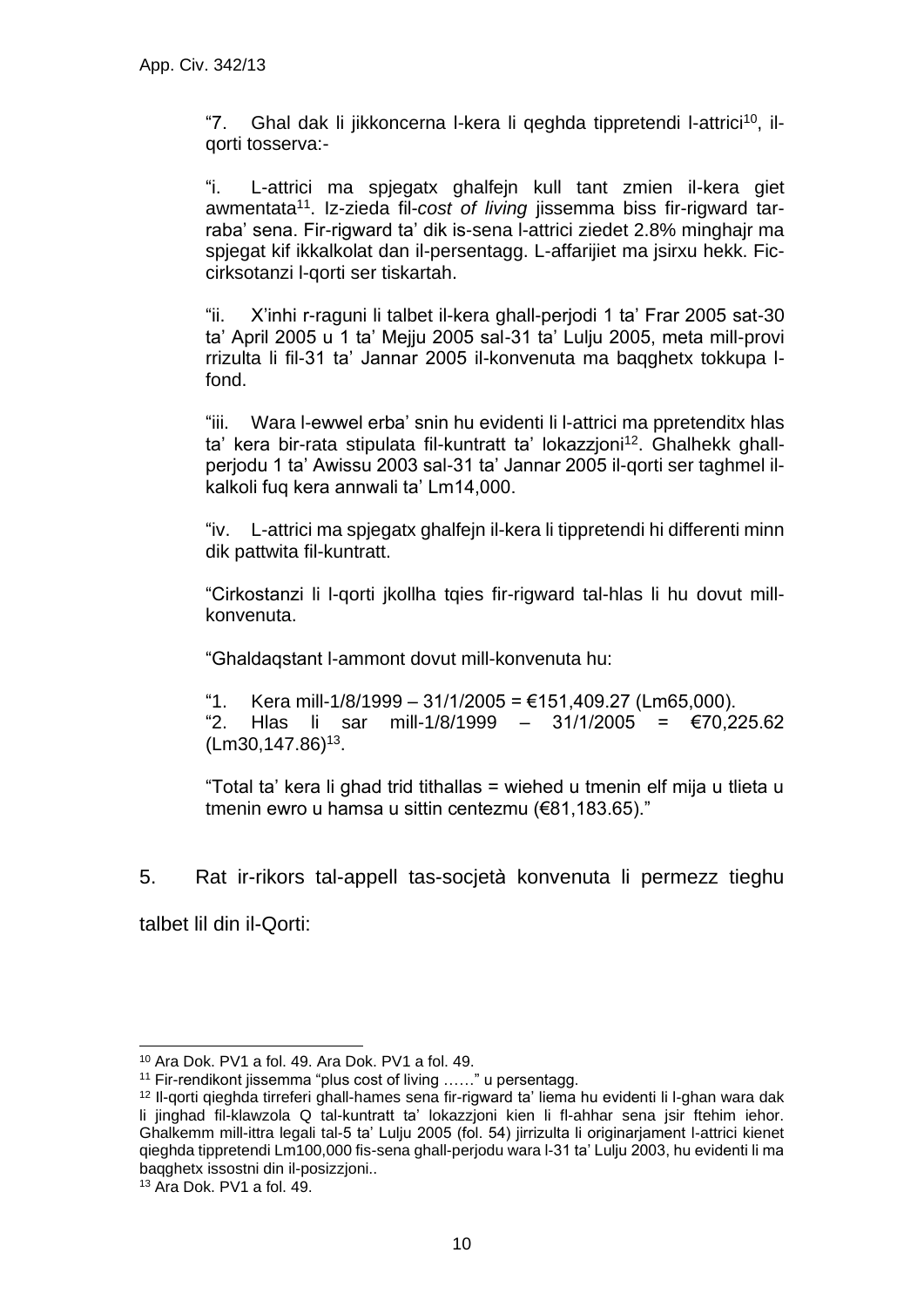App. Civ. 342/13

(i) tirrevoka u tannulla dik il-parti tas-sentenza tal-ewwel Qorti fejn cahdet l-eccezzjonijiet tas-socjetà appellanti u kkundannatha thallas is-somma ta' €81,183.65 bhala kera flimkien mal-imghax mill-1 ta' Frar, 2005,

(ii) tiddeciedi u tiddikjara minflok li tilqa' l-eccezzjonijiet kollha tas-socjetà appellanti;

(iii) tikkonferma dik il-parti tas-sentenza tal-ewwel Qorti fejn laqghet leccezzjoni tal-preskrizzjoni ai termini tal-Artikolu 2156(f) tal-Kodici Civili (Kap. 16) limitatament fir-rigward tat-talba ghall-hlas ta' mghax fuq issomma ta' €32,611.23;

(iv) tirriforma wkoll is-sentenza appellata billi tikkundanna s-socjetà appellata thallas l-ispejjez taz-zewg istanzi.

6. Rat li minkejja li s-socjetà attrici appellata giet notifikata bl-appell in ezami, hija baqghet ma ressqet l-ebda risposta.

7. Semghet lid-difensuri tal-partijiet jitrattaw l-appell waqt is-smigh talkawza tat-3 ta' Novembru, 2020, f'liema data halliet l-appell ghallum ghas-sentenza.

8. Rat l-atti kollha tal-kawza u d-dokumenti esebiti;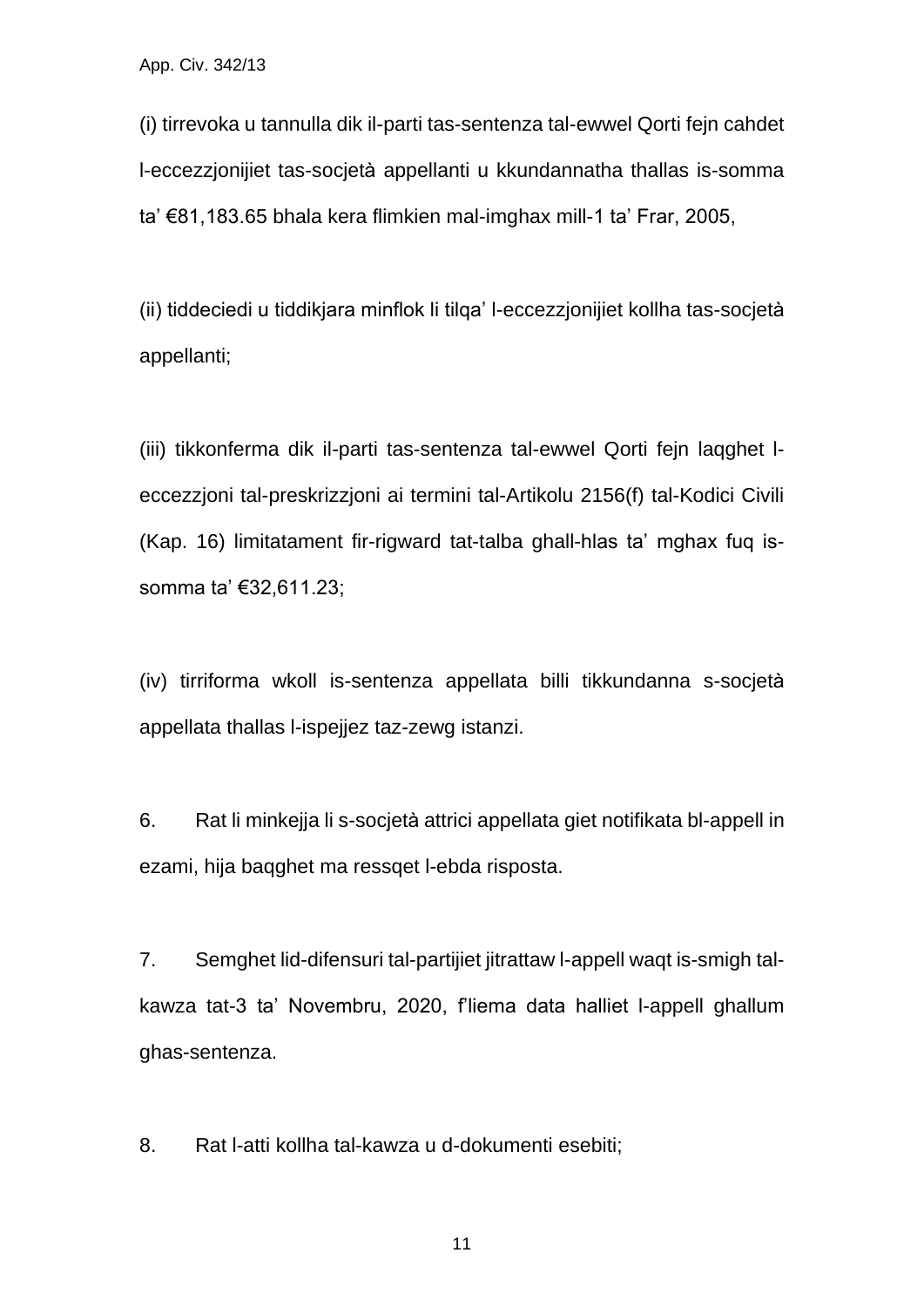#### Ikkonsidrat:

9. Illi permezz ta' din il-kawza, is-socjetà attrici kienet qieghda titlob ilhlas tas-somma ta' €105,168.53, rapprezentanti l-pendenzi kollha relattivi ghall-kuntratt ta' kiri tal-hanut fil-kumpless ta' hwienet f'21, Tigne Seafront, Sliema, datat l-1 ta' Awwissu, 1999.

10. Is-socjetà konvenuta eccepiet li (i) l-azzjoni attrici hija preskritta ai termini tal-Artikolu 2156(c) tal-Kap. 16 inkwantu ghall-kera, kif ukoll ai termini tal-Artikolu 2156(f) tal-Kap. 16 ghat-talba attrici, inkwantu kull kreditu li gej minn azzjoni kummercjali, li ma jaqax taht preskrizzjoni aqsar jew ma jkunx jirrizulta minn att pubbliku; (ii) li l-pretensjonijiet attrici huma kkontestati stante li kienet l-istess socjetà attrici li kienet inadempjenti flobbligi kontrattwali taghha; u (iii) is-socjetà attrici naqset f'hafna millobbligi kuntrattwali u obbligi ohra assunti minnha kif elenkati fir-risposta guramentata.

11. L-ewwel Qorti permezz tas-sentenza taghha, filwaqt li laqghet leccezzjoni tal-preskrizzjoni ai termini tal-Artikolu 2156(f) tal-Kap. 16 firrigward tat-talba ghall-hlas ta' imghax fuq is-somma ta' €32,611.23, cahdet l-istess fir-rigward tal-kumplament; cahdet l-eccezzjonijiet filmertu fir-rigward tal-kumplament tal-pretensjoni; u laqghet it-talbiet attrici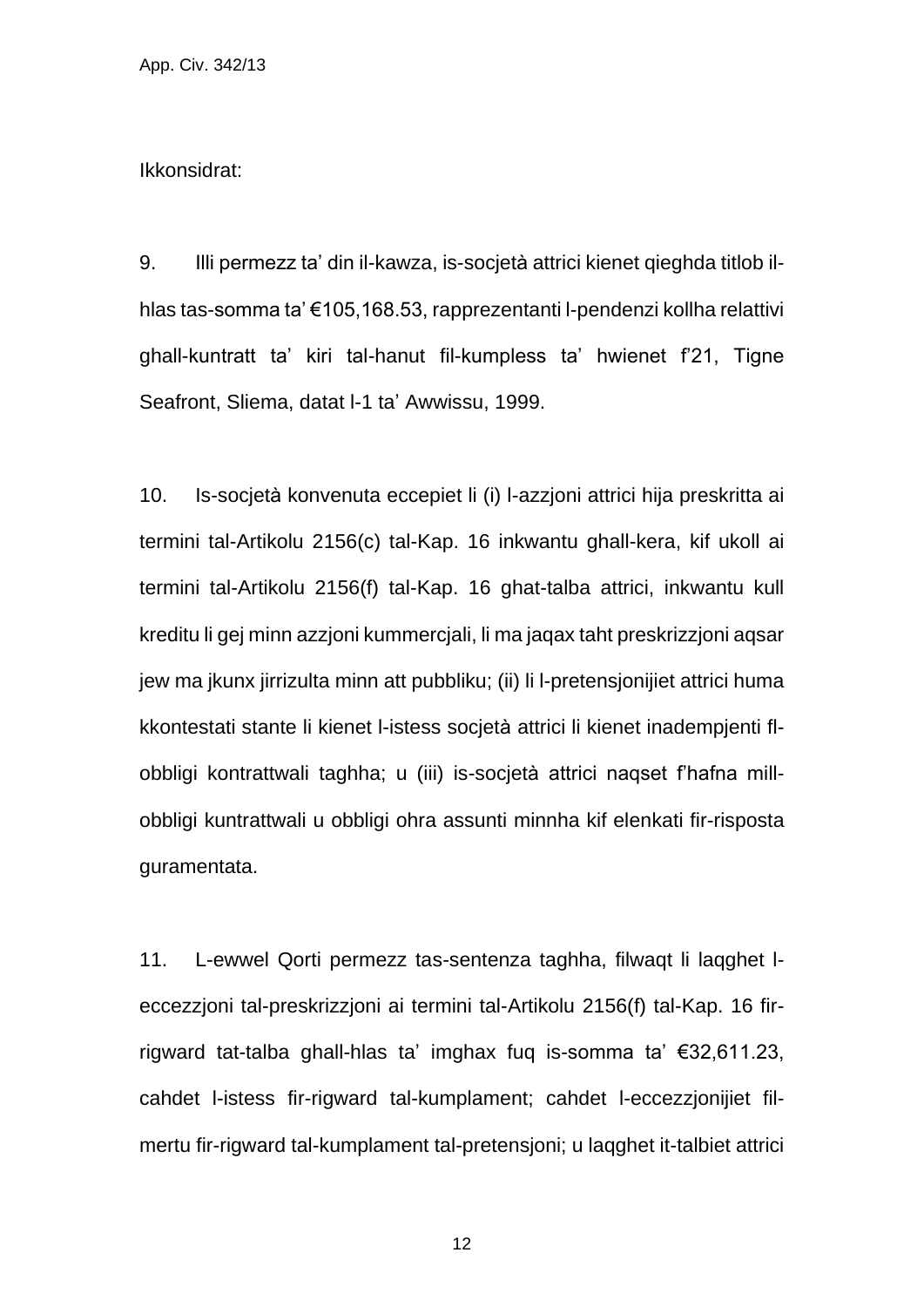limitatament ghas-somma ta' €81,183.65 u kkundannat lis-socjetà konvenuta thallas din is-somma lis-socjetà attrici, bl-imghax mill-1 ta' Frar, 2005. Spejjez jinqasmu inkwantu ghal 75% a karigu tas- socjetà konvenuta u 25% a karigu tas-socjetà attrici.

12. Is-socjetà konvenuta hassitha aggravata bl-imsemmija sentenza u nterponiet appell minnha. L-appell tas-socjetà konvenuta jissejjes fuq erba' aggravji, senjatament:

(I) tenut kont il-provi prodotti mis-socjetà appellanti, is-socjetà appellata naqset milli tipprova sal-grad rikjest mil-ligi, il-kreditu vantat minnha;

(II) it-talba attrici hija preskritta ai termini tal-Artikolu 2156(c) u l-Artikolu 2156 (f) tal-Kodici Civili (Kap. 16);

(III) inkwantu kien hemm diversi inadempjenzi da parti tas-socjetà appellata, ghar-rigward tad-diversi obbligi li hija assumiet u l-weghdiet li ghamlet, dawn kellhom, fil-fehma tas-socjetà appellanti, jittiehdu in konsiderazzjoni mill-ewwel Qorti u mhux jigu skartati stante li dawn lobbligi ma gewx redatti bil-miktub fil-ftehim *de quo;* u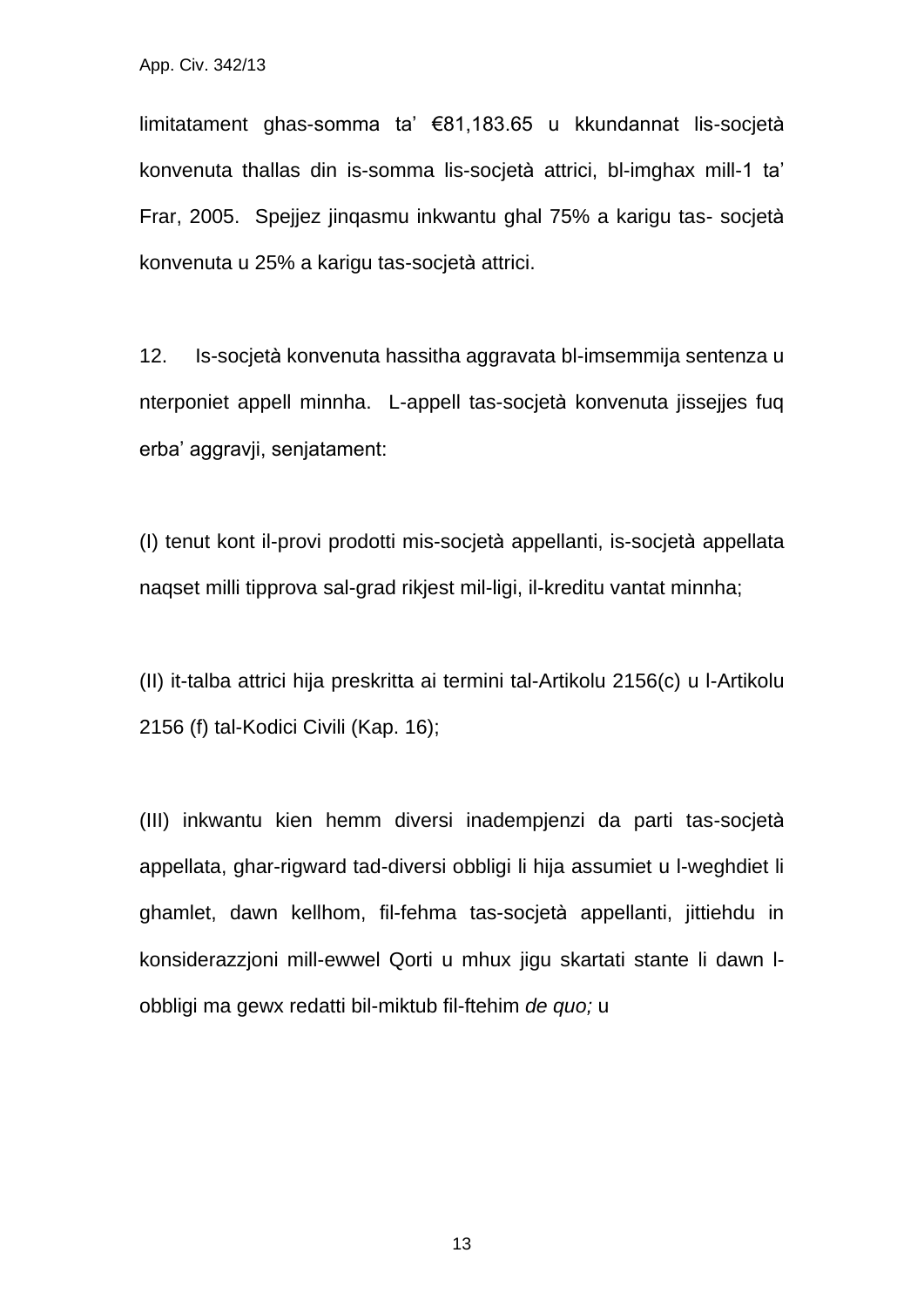(IV) l-imghax fuq l-ammont li l-ewwel Qorti ordnat lis-socjetà appellanti thallas, ghandu jibda jiddekorri mid-data tad-decizjoni appellata, kif ukoll li s-socjetà appellanti ma kellhiex tbati l-ispejjez ta' dawn il-proceduri.

13. L-ewwel aggravju tas-socjetà appellanti jittratta l-fehma taghha li hija ppruvat b'mod sodisfacenti li l-ammont pretiz mis-socjetà appellata fir-realtà mhux dovut. Filwaqt li tishaq li l-oneru tal-prova jinkombi fuq lattrici, ticcita l-principju *in dubio pro reo.* Issir referenza estensiva ghallgurisprudenza relattiva ghal kunflitt ta' verzjonijiet moghtija mill-partijiet fil-kawza u d-dover tal-Qorti li tislet l-aktar verzjoni kredibbli u li fin-nuqqas tigi applikata l-massima *actore non probante reus absolvitur*, kif ukoll ilhtiega li l-Qorti tara jekk verzjoni wahda, ghandhiex teskludi lill-ohra fuq il-bilanc tal-probabiltajiet. Hija ssostni li l-kuntratt bejn il-kontendenti filkawza, rizultanti mill-iskrittura privata ffirmata fl-1 ta' Awwissu, 1999, fejn il-partijiet qablu t-termini u l-kondizzjonijiet tal-kirja, fost affarijiet ohra lpartijiet qablu li, hija kellha thallas percentwali specifiku mill-bejgh u cioè 12.5% bhala konsiderazzjoni tal-kera (klawsola Q tal-kuntratt). Tishaq li sussegwentement ghall-kuntratt intlahaq ftehim li konsegwenza ghaddiversi inadempjenzi da parti tas-socjetà appellata, il-partijiet iltaqghu u ftehmu li bhala konsiderazzjoni ghall-kera, kellu jithallas percentwali ta' 12.5% tal-bejgh tas-socjetà appellanti u li l-ammonti minimi stipulati filklawsola "Q" tal-kuntratt ma jibqghux japplikaw. F'dan is-sens, issir referenza ghax-xhieda ta' Daniel Abela, Ruth Abela u Michael Gauci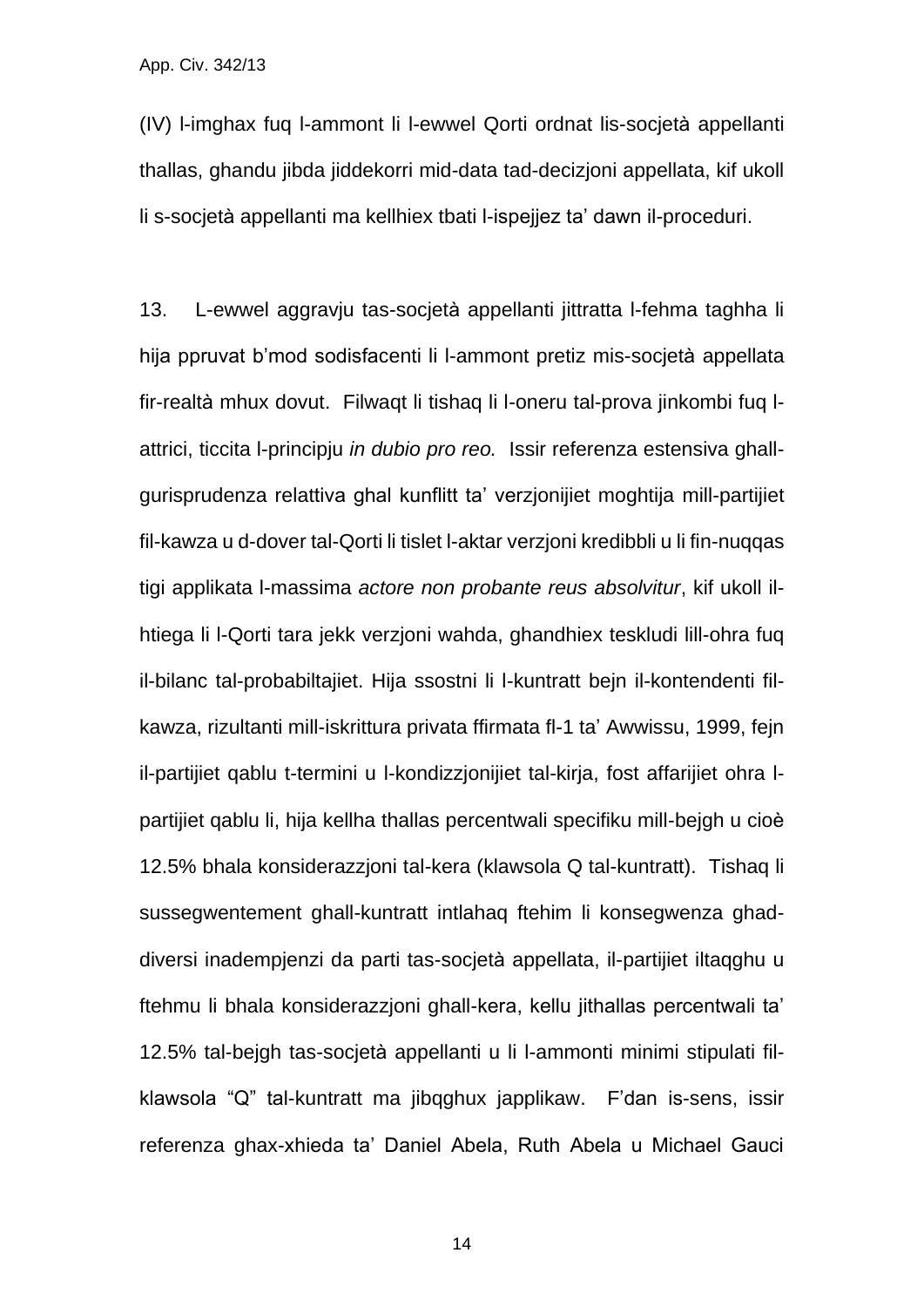Maistre. Hija tinsisti fuq il-*buona fede* taghha meta ntlahaq dan il-ftehim u tghid li s-socjetà attrici appellata accettat dan il-ftehim, tant li qatt ma qanqlet xi pretensjonijiet fuq xi diskrepanzi jew ilmentat u dan ghal tmien snin shah. Ghalhekk issostni li l-ftehim verbali kien wiehed vinkolanti u s-socjetà appellata ma tistax unilateralment tbiddel dan l-arrangament ghad-dannu tal-appellanti. Fil-fehma tal-appellanti, l-ewwel Qorti ghamlet hazin meta ddecidiet li peress li skont il-klawsola S1 tal-kuntratt fejn jinghad li l-ftehim ma jistax jinbidel, sakemm mhux bi ftehim espress bilmiktub bejn il-partijiet. Targumenta li l-ewwel Qorti possibilment waslet ghal din il-konkluzjoni zbaljata minhabba zewg zbalji: (i) meta kkonkludiet li d-dokument a fol. 107 jaghti taghrif dwar il-qliegh ghall-perjodu minn Ottubru 1999 sa Awwissu 2003, meta hija baqghet topera sa Jannar, 2005 mentri l-figuri ghall-perjodu minn Settembru 2003 sa Jannar 2005 jirrizultaw imnizzlin; u (ii) l-fatt li s-socjetà appellata ma talbitx z-*"z readings"* tal-*"cash register",* sabiex tkun tista' tistabilixxi l-bejgh totali li jkun sar f'perjodu, sabiex tigi kalkulata l-kera dovuta a bazi tal-percentwali ta' 12.5 %, nuqqas tas-socjetà appellata li m'ghandhiex tbati ghalih lappellanti. Hija hallset l-ammont kollu dovut a bazi tar-rata ta' 12.5% talbejgh annwali taghha u ghalhekk kien jispetta lis-socjetà appellata sabiex tipprova kull ammont iehor dovut pretiz minnha u fi kwalunkwe kaz, issocjetà appellata ma kkontestatx dan l-arrangament bejn il-partijiet.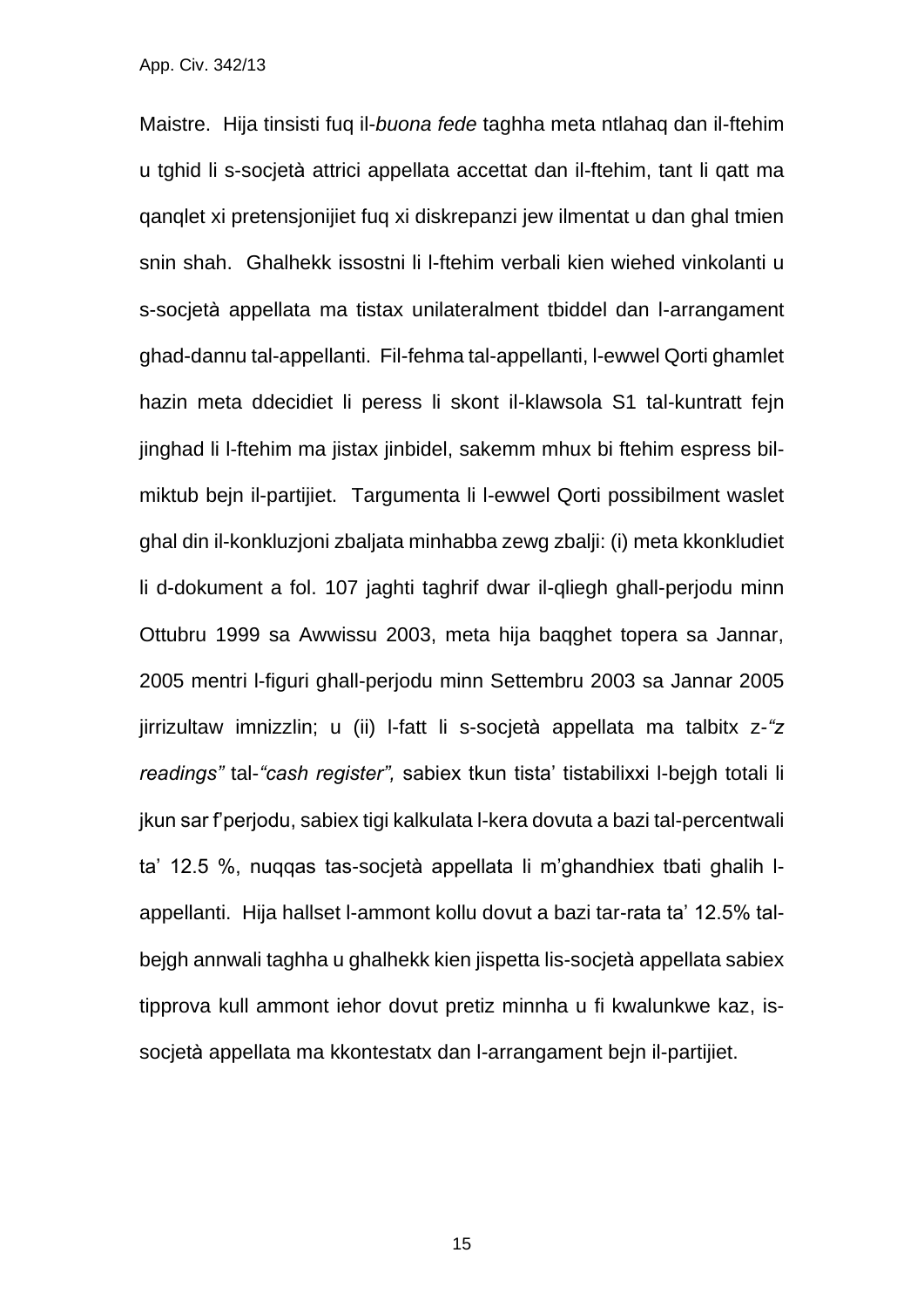App. Civ. 342/13

14. Ghandu jinghad mal-ewwel li, fil-fehma ta' din il-Qorti, is-socjetà appellanti m'ghandhiex ragun dwar l-ewwel aggravju taghha. Ghalkemm din il-Qorti taqbel mal-principji esposti mis-socjetà appellanti inkwantu jispetta lill-attur li jipprova l-allegazzjonijiet imressqa minnu sabiex isostni l-pretensjonijiet tieghu, daqstant iehor l-oneru tal-prova jisposta ruhu fuq il-konvenut sabiex isostni l-eccezzjonjiet tieghu. Is-socjetà attrici appellata tressaq kopja ta' skrittura privata annessa mar-rikors promotur bhala "Dokument DTL1", li a bazi taghha hija ssejjes il-pretensjonijiet taghha. Minn dan il-ftehim jirrizulta car x'kien pattwit bejn il-kontendenti fil-kawza, f'dak li ghandu x'jaqsam ma' hlas (ara klawsola Q1 bit-titolu "Consideration" fol. 12-13 tal-process) u dan kif spjegat sew mill-ewwel Qorti. Jigi osservat ukoll li l-percentwali ta' 12.5 % jissemma f'kuntest specifiku (ara klawsola J4) proprju fejn il-percentwali ta' bejgh ta' kull xahar fuq perjodu ta' tliet xhur jeccedi l-ammont ridott, kif mahsub f'klawsola Q1, sabiex is-socjetà konvenuta obbligat ruhha thallas lissocjetà attrici d-differenza (ara klawsola Q3). Kwindi l-imsemmi ftehim ma jipprovdix ghall-hlas ta' 12.5% fuq il-bejgh bhala konsiderazzjoni talkera fi kwalunkwe kaz, kif tippretendi s-socjetà appellanti.

15. Huwa ritenut li l-materja relevanti hija l-interpretazzjoni tal-kuntratti. F'dan is-sens, din il-Qorti taghmel referenza ghas-sentenza taghha flismijiet **John Zammit v. Michael Zammit Tabone pro et noe** deciza fit-28 ta' Frar, 1997, fejn inghad illi: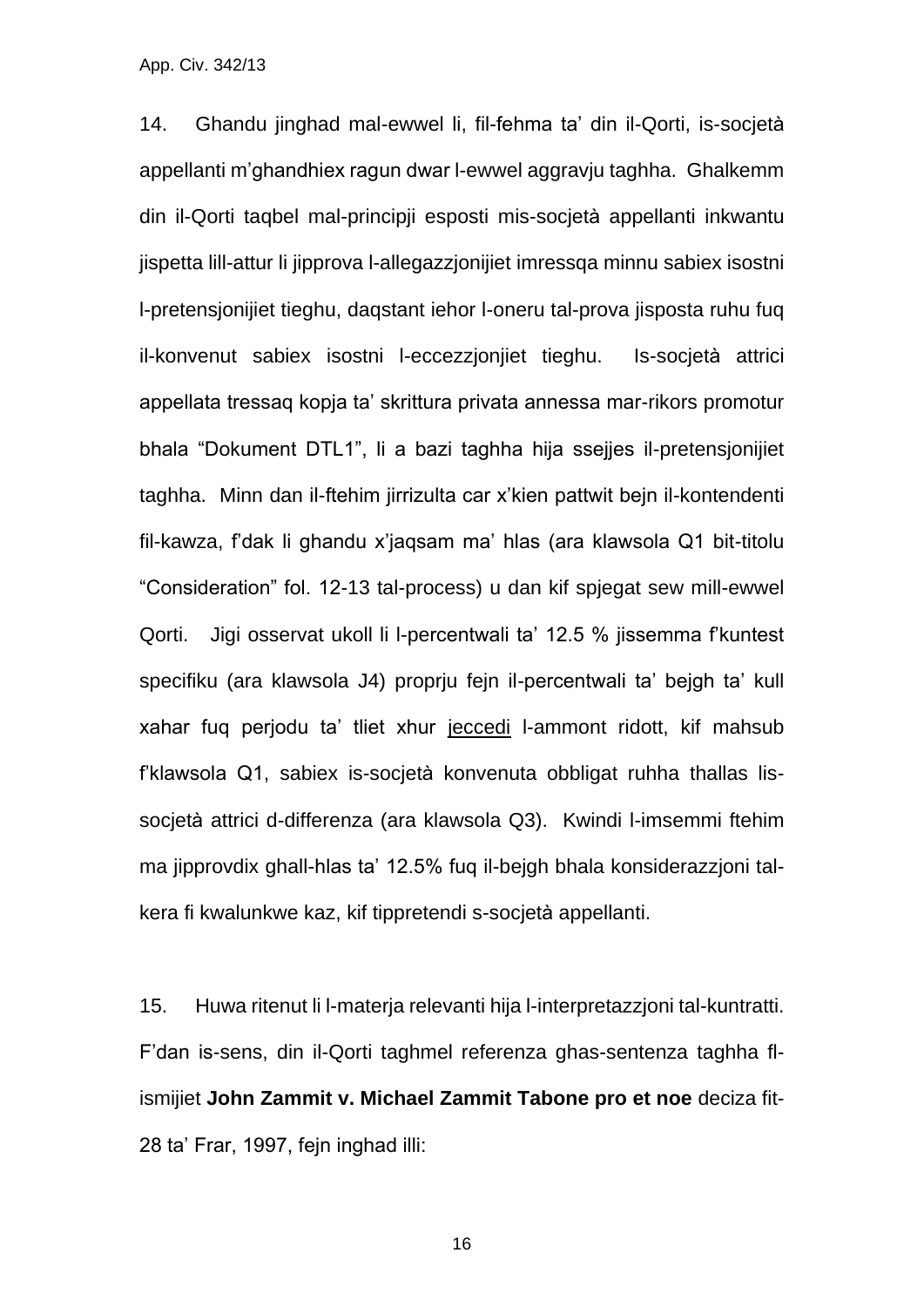*"Meta l-kliem ta' l-att huma cari, l-interpretu ghandu joqghod ghal dawn il-kliem u mhux jirrikorri ghall-kongetturi" (Vol. XXXVI.i.191). Skond kif osservat il-Prim'Awla tal-Qorti Civili fil-kawza 'Sciberras Trigona vs Aneico' deciza fis-6 ta' Ottubru 1883, "quando le parole dell'atto sono chiare si deve stare alla lettera dell'atto". U f'dan il-kaz, kif jiddikjaraw u jaqblu l-kontendenti, il-kliem fuq riportati huma cari u univoci – anke jekk huma jaslu ghall-konkluzjonijiet dijametrikament opposti dwarhom. Pero' fl-applikazzjoni tar-regoli ta' interpretazzjoni ma hijiex linterpretazzjoni tal-kontendenti ghall-kliem tal-konvenzjoni jew is-sens divers minnhom lilhom mghoti li jiswa imma hu l-qari oggettiv talgudikant li jaghti lill-kliem is-sens ordinarju tieghu fil-kuntest ta' kif gie uzat mill-kontraenti li ghandu jghodd. Jekk ghall-gudikant id-dicitura uzata ma tistax ma twassalx oggettivament ghal sens car u univoku, hu dan is-sens li ghandu jfisser il-volonta' espressa mill-kontraenti filkonvenzjoni taht ezami. Hu biss "meta t-termini tal-kuntratt huma oskuri li jrid jigi konsidrat dak li l-partijiet kontraenti riedu…. Hija norma ta' interpretazzjoni stabbilita mill-ligi, illi meta l-espressjonijiet filkonvenzjoni skond is-sens lilhom attribwit mill-uzu fl-epoka tal-kuntratt, huma cari, m'hemmx lok ghal ebda interpretazzjoni" (Vol.XXXIV.i.27)."*

Din il-Qorti taqbel pjenament ma' dawn il-principji u taghmilhom taghha

wkoll. Principju iehor assodat, huwa dak li *contra scriptum testimonium* 

*scriptur non fertur.* Kif ritenut minn din il-Qorti fis-sentenza taghha tas-26

ta' Marzu, 2010, fl-ismijiet: **Dr. Raymond Pace** *nomine* **v. Salvatore** 

**Xuereb et.** fejn inghad ukoll**:**

*"…d-drittijiet tal-kontraenti jirrizultaw minn dak li hemm miktub filkuntratt u mhux minn xi hsieb ta' parti jew ohra mill-kontraenti, u meta dak li hemm fil-kuntratt jirrizulta car mhux lecitu li l-Qorti tapplika r-regoli ta' interpretazzjoni billi dawn huma eccezzjoni ghar-regola enuncjata fl-Artikolu 1002 u cioe` li meta l-kliem ta' konvenzjoni, mehud fis-sens li ghandu skond l-uzu fiz-zmien tal-kuntratt, hu car, ma hemmx lok ghallinterpretazzjoni."* 

16. Is-socjetà konvenuta tikkontendi li sussegwenti ghall-kuntratt kien intalahaq ftehim fis-sens li konsegwenza ghad-diversi inadempjenzi da parti tas-socjetà appellata, il-partijiet iltaqghu u ftehmu li bhala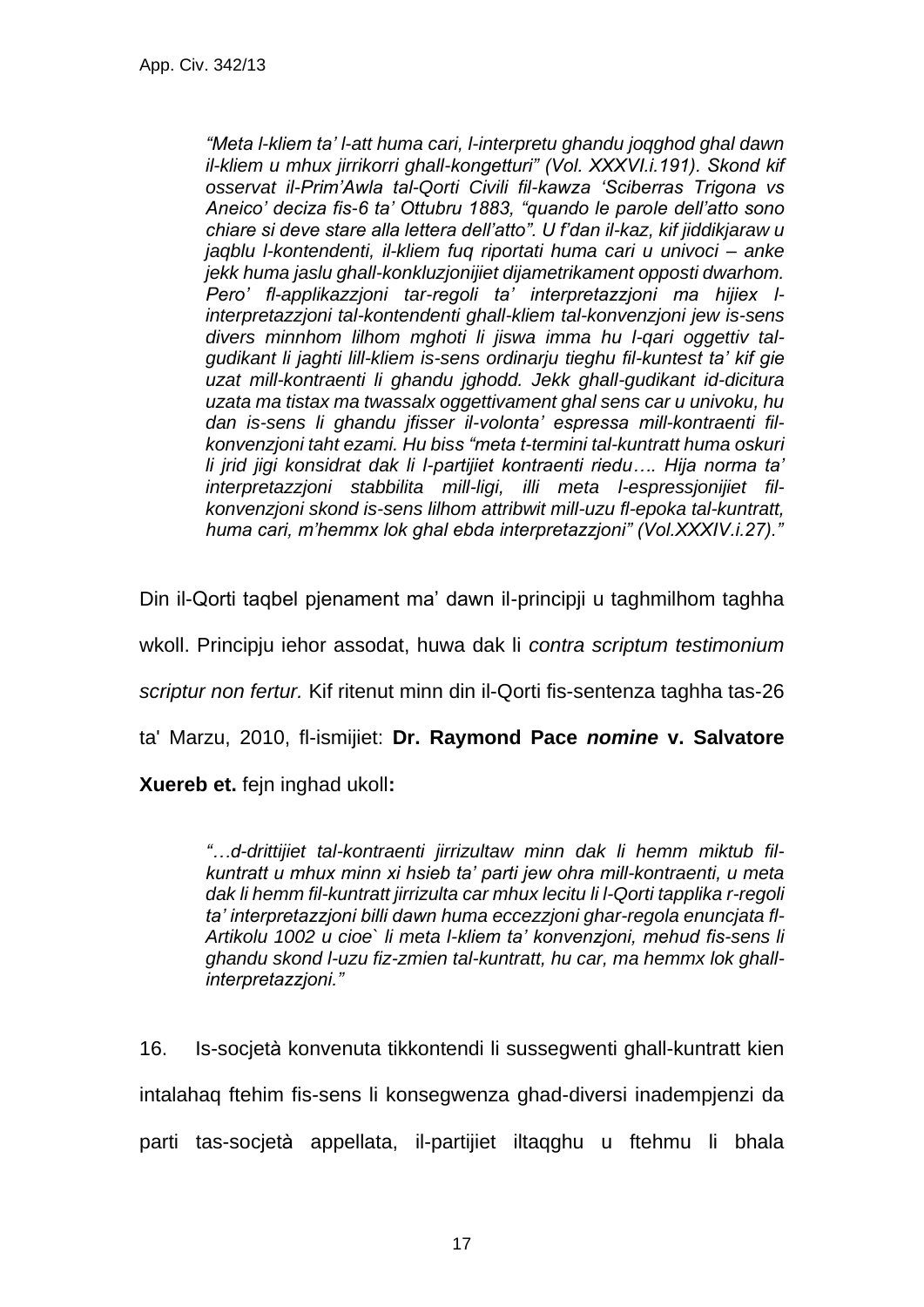konsiderazzjoni ghall-kera, kellu jithallas percentwali ta' 12.5% tal-bejgh tas-socjetà appellanti. Izda, kif diga` nghad qabel, il-miktub ghandu piz determinanti, *(contra scriptum testimonium non scriptum non fertur)*, sakemm dak bil-miktub ma jigix fix-xejn jew kontradett bi provi univoci u konklussivi, provi li f'dan il-kaz tallum kienu jispettaw lis-socjetà konvenuta appellanti tressaq. F'dan il-kaz, is-socjetà appellanti titfa' piz fuq ix-xhieda ta' wiehed mis-sidien u direttur tas-socjetà appellanti, Daniel Abela u l-mara tieghu Ruth Abela, li huma certament persuni interessati fl-ezitu ta' din il-kawza, kif ukoll ta' Michael Gauci Maistre, li kien impjegat mas-socjetà konvenuta, li jista' jissejjah xhud indipendenti. Ghalkemm dan ix-xhud fil-bidu jixhed permezz ta' affidavit fis-sens li jaghti lil wiehed x'jifhem li kien prezenti ghal dawn in-negozjati li wasslu ghall-ftehim li kellu jithallas biss percentwali ta' 12.5% fuq il-bejgh totali tas-socjetà konvenuta bhala kera, sabiex jaghmel tajjeb ghan-nuqqasijiet tas-socjetà attrici appellata fit-tmexxija tal-kumpless, in kontro-ezami jixhed li ma jafx jekk dan il-ftehim kienx sar bil-miktub u li "*F'agreements jien ma kelli x'naqsam xejn*". Kwindi qajla jista' jinghad li dan ix-xhud ta prova b'sahhitha tal-allegat ftehim verbali.

17. Kif qalet tajjeb din il-Qorti (Sede Inferjuri), fil-kawza **Joseph Pace et v. John Zarb et** deciza fis-16 ta' Marzu, 2005:

"*Fl-ewwel lok ftehim miktub m'ghandux jigi cirkwit jew maghmul ineffikaci b'allegazzjoni ta' xi ftehim verbali differenti, hlief f'kazijiet verament rarissimi. Ara, fost ohrajn, decizjonijiet fl-ismijiet "Carmelo Mangion et -vs- Anthony Tonna", Appell Civili, 17 ta' Dicembru 1965 u*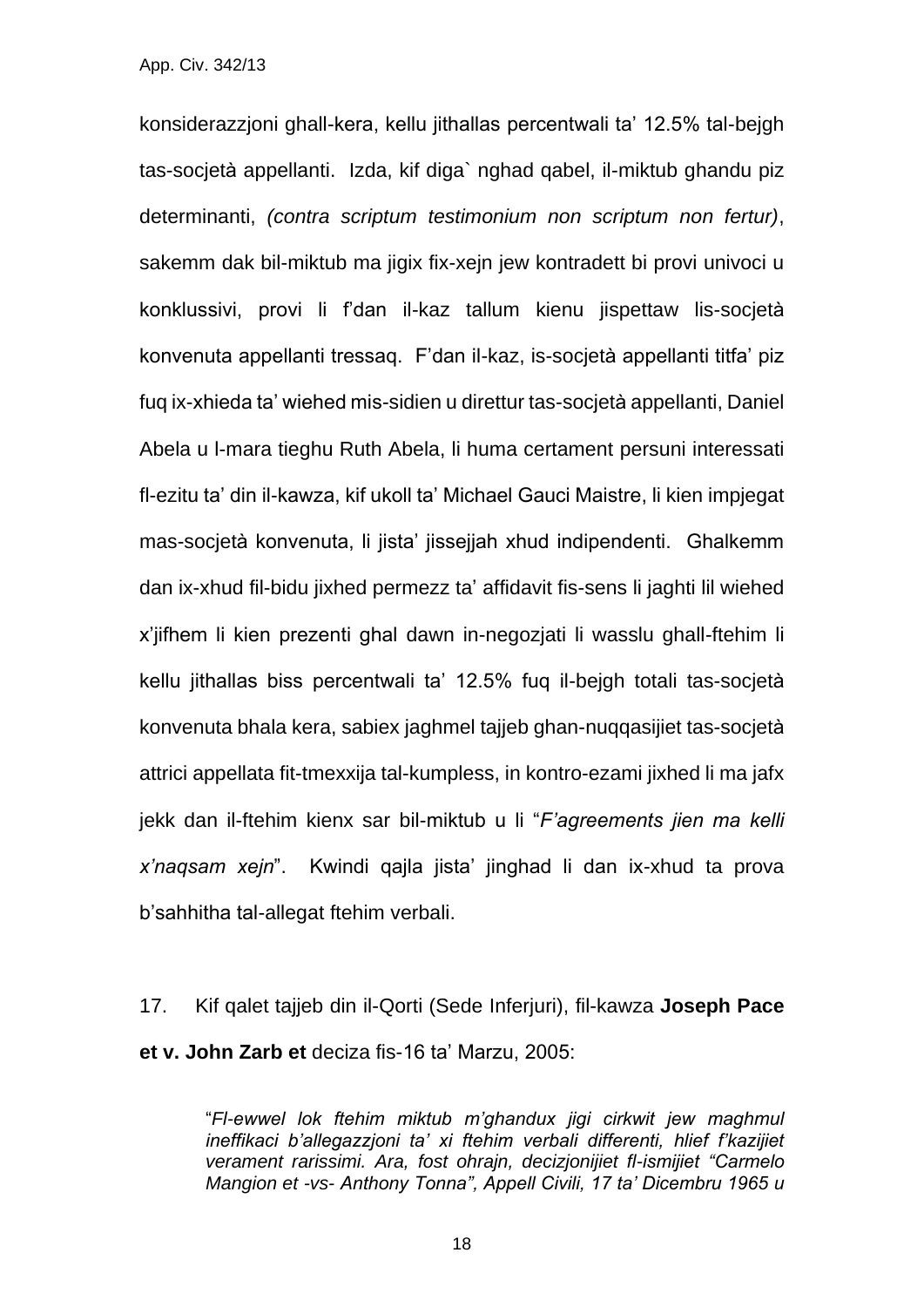*"Prokuratur Legali Joseph Diacono et -vs- Joseph Cost Chretien et nomine", Appell Kummercjali, 23 ta' Novembru 1970."* 

Ghalhekk din il-Qorti ma tarax li din il-kawza tinkwadra ruhha f'wahda minn dawn is-"sitwazzjonijiet rarissimi" li ftehim verbali (jekk kien hemm) ghandu jkollu s-sopravvent fuq ftehim miktub. Wara kollox kif osservat mill-ewwel Qorti, l-istess ftehim bejn il-kontendenti fil-klawsola S1 kien jipprovdi li:

#### "*This Agreement may not be changed or varied without the express written agreement between the parties*".

Fi kwalukwè kaz, kien fl-interess tas-socjetà konvenuta appellanti li jekk kemm-il darba kien hemm ftehim verbali, li tinsisti li jigi tradott f'kitba, sabiex jigu evitati l-problemi.

18. Is-socjetà konvenuta appellanti tikkontendi li l-ftehim verbali huwa wkoll vinkolanti peress li s-socjetà attrici qatt ma qanqlet pretensjonijiet jew ilmentat fuq id-diskrepanza. Izda hawn ukoll dan l-argument ma tantx huwa b'sahhtu u f'dan ir-rigward issir referenza ghall-klawsola S1 citata qabel, li tipprovdi wkoll:

> "*Any waiver or tolerance or non-enforcement of any provision of this agreement on the part of the Company cannot be construed by the Operator as acceptance or change or modification of any of the conditions contained herein."*

Huwa minnu li d-dokument immarkat "Doc.2" li jaghti rendikont dettaljat tad-dhul tas-socjetà konvenuta bejn Ottubru 1999 u Awwissu 2003, fil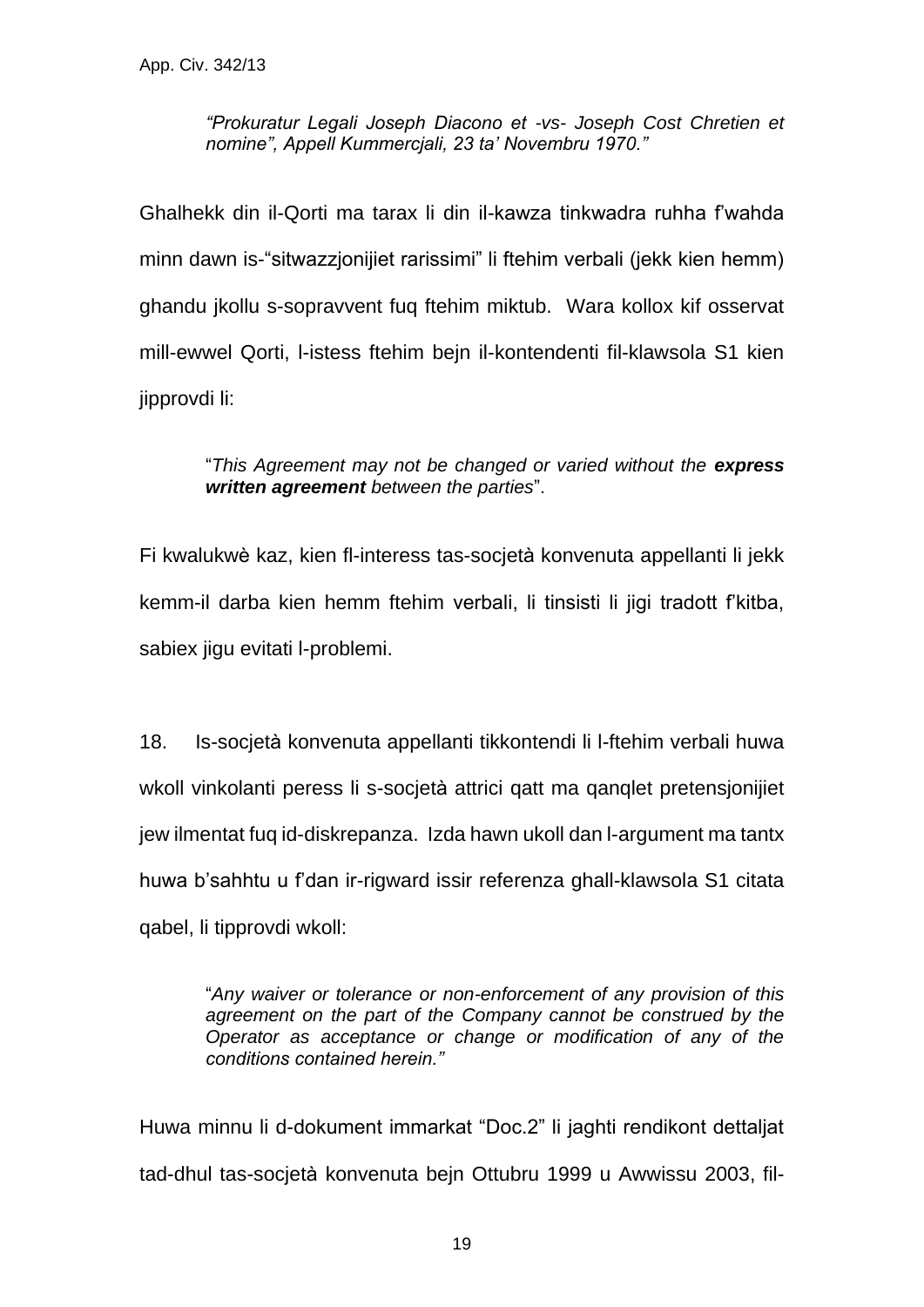genb tieghu l-istess dokument jaghti somom komplessivi ndikati bhala "*supplied by auditors*" li flimkien mas-somom l-ohra jwasslu ghat-total ta' Lm257, 532.65 – is-somma ndikata mis-socjetà konvenuta, bhala l-qliegh totali li ghamlet fil-fond mikri lilha mis-socjetà attrici tul iz-zmien li damet hemm sal-ahhar ta' Jannar, 2005. Hekk ukoll, kienet is-socjetà attrici li ma talbitx z-*"z readings"* tal-*"cash register",* sabiex tkun tista' tistabilixxi lbejgh totali tas-socjetà konvenuta appellanti, kif kellha dritt li taghmel. Izda tibqa' valida l-osservazzjoni tal-ewwel Qorti, li mill-korrispondenza skambjata bejn il-partijiet qabel ma nfethet il-kawza, ma sar l-ebda accenn ghal dan il-ftehim, kif ukoll, is-socjetà konvenuta appellanti ma ressqet l-ebda eccezzjoni fis-sens li kien hemm ftehim sussegwenti li lkera dovuta tkun dik ta' 12.5% fuq il-bejgh li taghmel. Ladarba s-socjetà konvenuta kienet qieghda tikkontendi li kien hemm ftehim ulterjuri u li hallset dak kollu li kien dovut, kien jispetta lilha li tressaq l-eccezzjonijiet relattivi fil-waqt opportun, kif ukoll li tressaq provi inkonfutabbli f'dan issens. Fin-nuqqas li taghmel dan *imputet sibi.* Isegwi li l-ewwel aggravju tas-socjetà konvenuta appellanti ma jregix u mhux ser jigi milqugh.

19. Imiss li jigi trattat it-tieni aggravju tas-socjetà konvenuta appellanti, dak dwar il-preskrizzjoni, fejn tikkontendi li l-ewwel Qorti ghamlet applikazzjoni hazina tal-ligi u apprezzament hazin ta' provi, inkwantu lahhar pagament ta' €500 li sar fil-31 ta' Marzu, 2008, izda datat bilquddiem ghall-31 ta' Mejju, 2008, ma sarx lis-socjetà appellata, izda sar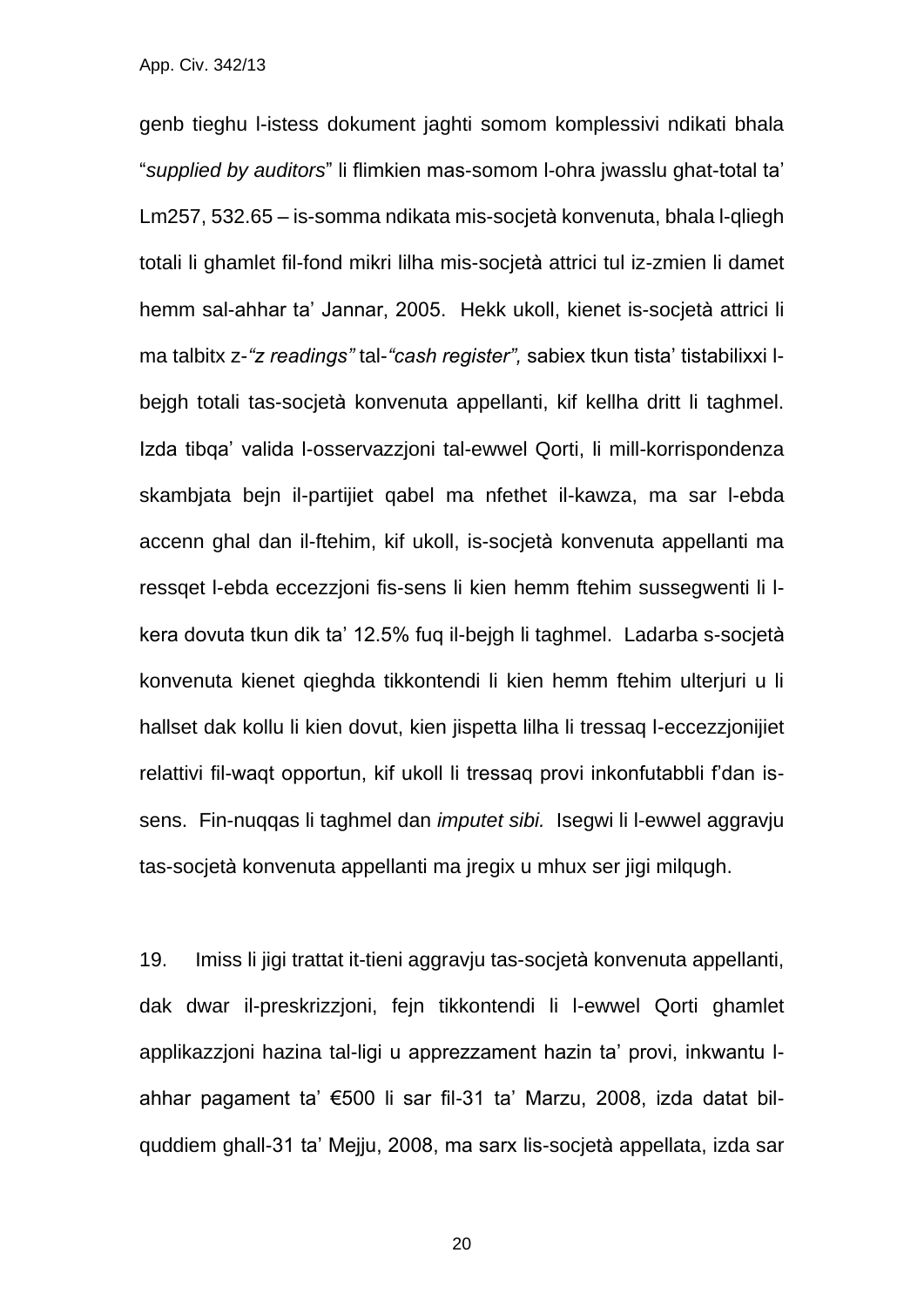personalment lid-direttur taghha, Mark Sammut fil-kapacità personali tieghu u allura ma kellu qatt jittiehed ghall-beneficju tas-socjetà appellata sabiex iservi ghall-interruzzjoni tal-preskrizzjoni. Targumenta li kieku stess il-hlas sar lis-socjetà appellata, il-hlas sar akkont tal-arrangament vinkolanti bejn il-partijiet ta' hlas ta' percentwali ta' 12.5 % fuq il-bejgh annwali, li huwa separat u distint mill-pretensjoni ta' hlas tas-socjetà attrici appellata. Ghalhekk tikkontendi li t-talbiet attrici huma preskritti a tenur tal-Artikolu 2156(c) u 2156(f) ghaliex ghaddew aktar minn tmien snin minn meta setghu kienu dovuti. Dan l-argument, is-socjetà konvenuta appellanti ssostni li, l-ewwel Qorti accettatu meta qieset it-talba attrici ghall-imghax fuq id-depozitu ta' Lm14,000, fejn irriteniet li l-hlas ta' €500 ma kellu x'jaqsam xejn mal-imghax. Ghalhekk l-appellanti thossha aggravata bid-decizjoni tal-ewwel Qorti meta rriteniet li ghadu dovut lammont ta' €81,183,65. Dan apparti li, wara li s-socjetà appellanti ghamlet il-pagament personali lil Mark Sammut, ghalkemm id-dirigenti tas-socjetà appellata ltaqghu mad-dirigenti tas-socjetà appellanti, qatt ma qalulhom xejn u kwindi la sar tentattiv formali u wisq inqas informali sabiex jirkupraw l-ammonti reklamati fil-kawza odjerna. Dan is-skiet ma jistax jitqies hlief abbandun tad-drittijiet ta' rkupru ta' xi ammonti ohra da parti tas-socjetà appellata.

20. Ghandu jinghad li, fil-fehma ta' din il-Qorti, sa fejn is-socjetà konvenuta appellanti tilmenta li l-ahhar pagament ta' €500 sar f'isem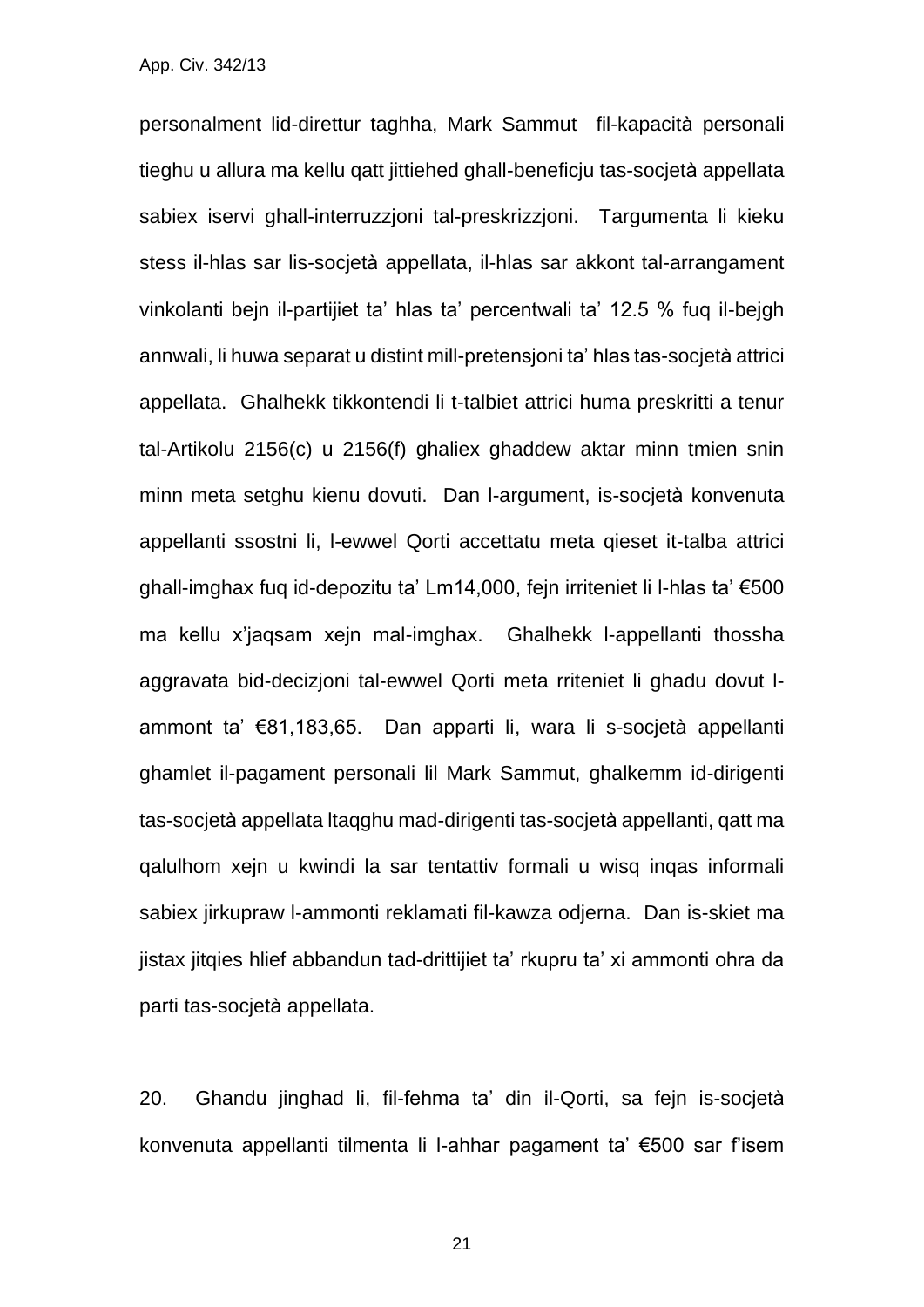Mark Sammut, fil-vesti tieghu personali, jigi nnutat li meta l-ewwel Qorti permezz tad-digriet taghha tas-17 ta' Mejju, 2013, fir-raba' mistoqsija taghha, talbet fost affarijiet ohra, lis-socjetà konvenuta sabiex taghti dettalji tal-hlasijiet li ghamlet lis-socjetà attrici, fin-nota tas-socjetà konvenuta, permezz tar-raba' twegiba (a fol. 32 tal-process), jinghad hekk: "*L-ahhar pagament sar fil-31 ta' Marzu 2008, permezz ta' 3 postdated cheques li kollha inhargu fil-31 ta' Marzu 2008 u c-cekkijiet huma enumerati 35, 36 u 37."* Hekk ukoll, jigi nnutat li, fir-rendikont tal-hlasijiet maghmula lis-socjetà attrici (Dok. PV 1 a fol. 49 et seq), l-ahhar tliet pagamenti permezz tac-cekkijiet 35, 36 u 37 huma tabilhaqq indikati "*Deposited in Mark account."* Madankollu, dawn mhumiex l-uniku okkazjoni fejn inhargu pagamenti hekk, peress li fil-fatt jirrizulta li kien hemm diversi pagamenti ohra indikati bl-istess mod (ara fol. 50). Kien biss fl-affidavit ta' Daniel Abela li saret l-allegazzjoni li l-ahhar tliet pagamenti kienu saru lil Mark Sammut "*bhala gest umanitarju".* Madankollu meta jixhed in kontro-ezami, l-istess xhud jispjega li ghalkemm dawn il-flus harighom fil-kuntest li Mark Sammut qallu b'xi problemi personali, qallu wkoll li ghad hemm xi ammonti pendenti. Fiddawl ta' dan kollu, din il-Qorti tara bhala logiku li l-ewwel Qorti qieset li dan l-ahhar pagament li serva sabiex jinterrompi l-preskrizzjoni.

21. Hekk ukoll, l-argument li jekk xejn, dan l-ahhar hlas ta' €500, sar akkont tal-arrangament li l-appellanti thallas persentagg ta' 12.5% fuq il-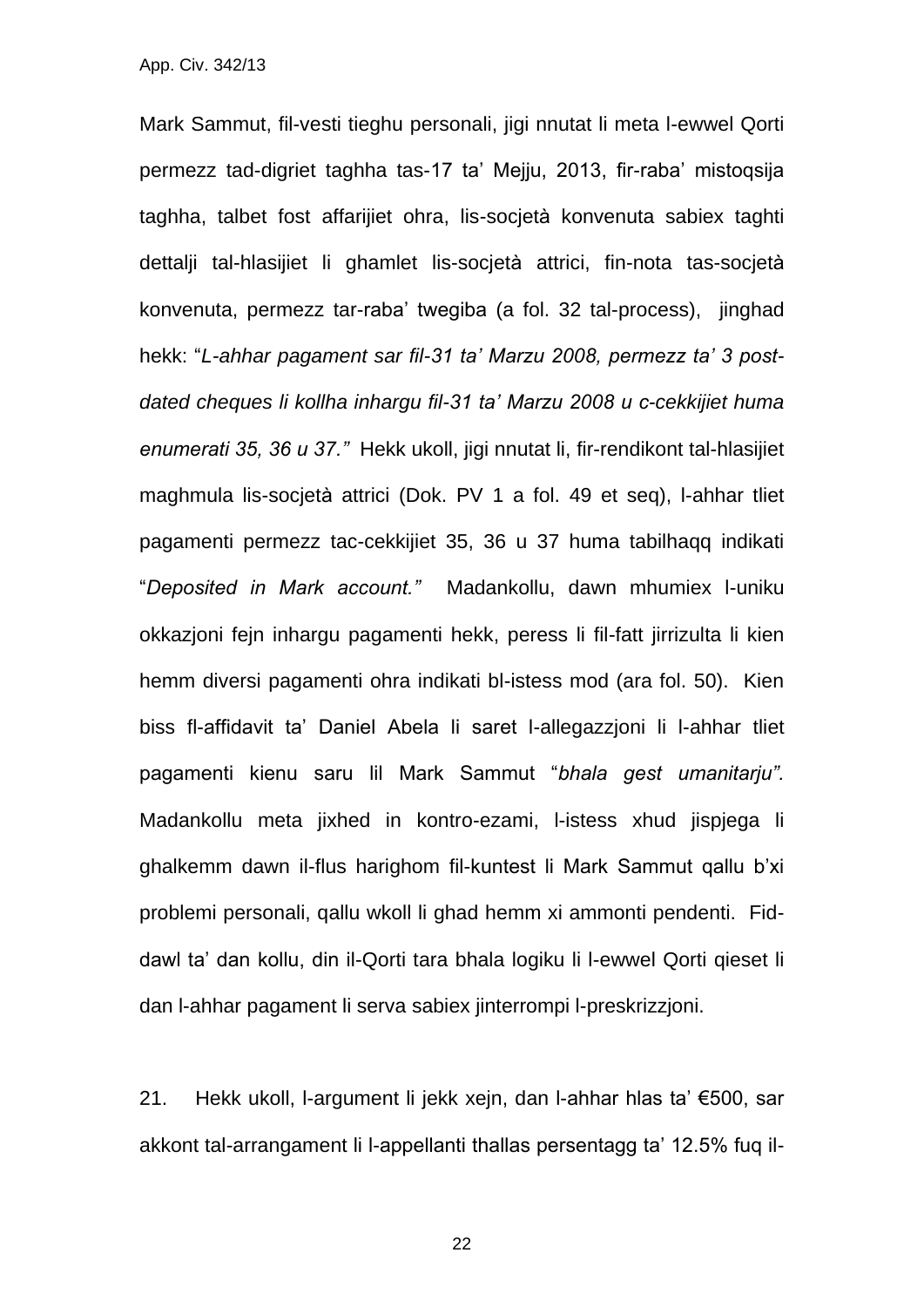bejgh annwali ma jregix, l-ewwel nett peress li tali ftehim ma giex sodisfacentement ippruvat, kif inghad fil-konsiderazzjonijiet ta' din il-Qorti taht l-ewwel aggravju, kif ukoll jibqa' l-fatt li dan il-pagament sar f'kuntest specifiku fejn is-socjetà appellata kellha l-kuntratt tal-1 ta' Awwissu, 1999, ta' uzu u tgawdija ta' arja f'kumpless kummercjali, mas-socjetà attrici appellata. Kwindi dak il-pagament irid bilfors jittiehed f'dak il-kuntest. Kif osservat mill-ewwel Qorti, l-ahhar pagament sar fil-31 ta' Mejju, 2008, serva bhala interruzzjoni tal-preskrizzjoni, mentri l-kawza odjerna saret fl-10 ta' April, 2013, kwindi entro t-terminu preskrittiv ta' hames snin provdut fl-Artikolu 2156c) u (f) tal-Kap. 16. Ovvjament il-kwistjoni tal-hlas talimghax fuq is-somma ta' Lm14,000, l-ewwel Qorti gustament qisitha separatament, inkwantu dan l-ammont qatt ma thallas, qatt ma ntalab ilhlas tieghu precedentement ghall-kawza odjerna u lanqas jista' jinghad li sar hlas akkont fir-rigward. Isegwi li din il-Qorti ma tara xejn censurabbli fid-decizjoni tal-ewwel Qorti fir-rigward tal-eccezzjoni tal-preskrizzjoni. Jigi osservat ukoll li s-silenzju tas-socjetà attrici u n-nuqqas taghha li tinterpella lis-socjetà konvenuta ghall-hlas qabel din il-kawza, mhumiex bizzejjed sabiex iservu bhala prova tal-preskrizzjoni eccepita. Ghalhekk lanqas it-tieni aggravju tas-socjetà konvenuta appellanti ma jimmerita li jintlaqa'.

22. Imiss li jigi trattat it-tielet aggravju, dak fejn is-socjetà konvenuta tilmenta li ghalkemm l-ewwel Qorti rrikonoxxiet bla tlaqliq li kien hemm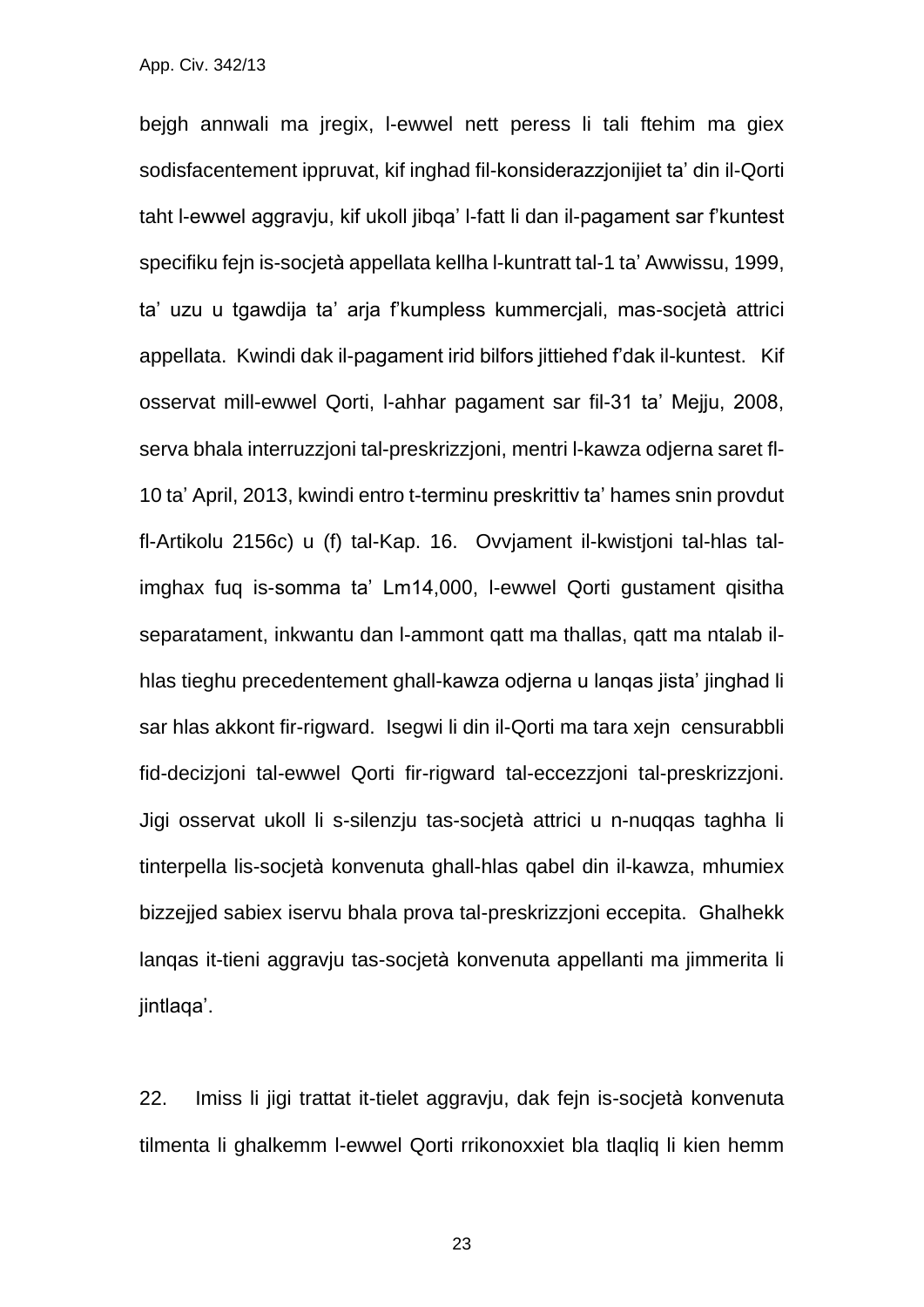App. Civ. 342/13

bosta inademjpjenzi da parti tas-socjetà attrici appellata, izda mbaghad ikkonkludiet li peress li dawn l-obbligi partikolari ma kinux imnizzla filkuntratt, skartat dawn l-inadempjenzi ghal kollox. Dan meta mill-provi jirrizulta car li, is-socjetà konvenuta appellata kienet assumiet certi obbligi li mbaghad kienet inadempjenti fihom. Ghalhekk, ghalkemm is-socjetà konvenuta appellata obbligat ruhha li twettaq certi obbligi, dan m'ghamlitux.

23. Jigi osservat minn din il-Qorti li, ghalkemm huwa minnu li l-ewwel Qorti kkonstatat is-sitwazzjoni difficli li fih kellha topera s-socjetà konvenuta appellanti, l-ewwel Qorti ghamlet zewg konsiderazzjonijiet importanti fir-rigward ta' dan l-ilment taghha, li l-appellanti ma ssemmix u ma jistghux jigu facilment skartati: (i) li minkejja d-diffikultajiet kollha, issocjetà konvenuta baqghet topera mill-imsemmi fond ghal aktar minn hames snin u (ii) jekk kemm-il darba kellha dawn il-problemi kollha kagun tan-nuqqasijiet tas-socjetà attrici, wiehed kien jistenna li s-socjetà konvenuta tiehu l-passi mehtiega. Relevanti f'dan is-sens hija s-sentenza citata mill-ewwel Qorti fir-rigward. Ghalhekk dan l-aggravju wkoll ma jistax ikun ta' siwi ghas-socjetà konvenuta appellanti.

24. Jonqos li jigi trattat l-ahhar aggravju dak dwar l-ordni tal-ewwel Qorti li l-imghax jiddekorri mill-1 ta' Frar, 2005, mentri s-socjetà konvenuta appellanti tikkontendi li l-imghax kellu jiddekorri mid-data tal-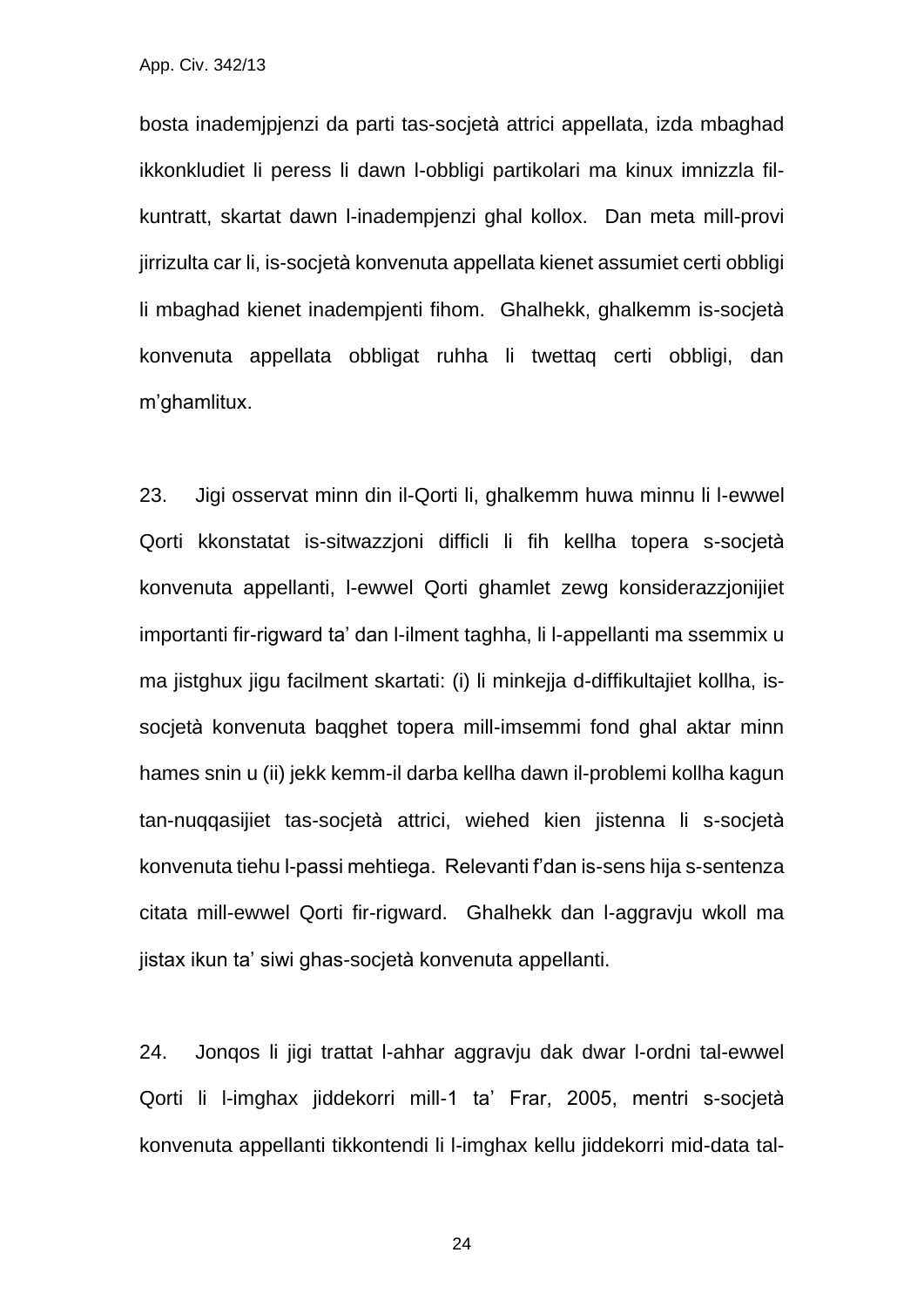ewwel sentenza, konsidrat li t-talba attrici kienet wahda *da liquidarsi*. Kif ukoll, hija ssostni li s-socjetà konvenuta appellata kellha tbati l-ispejjez kollha taz-zewg istanzi, ladarba damet tant sabiex tressaq ilpretensjonijiet taghha, minflok li tagixxi b'mod tempestiv.

25. Jigi osservat li t-talba attrici ma kinitx wahda *da liquidarsi,* izda ghal somma determinata, rapprezentanti l-pendenzi kollha relatati mal-kiri ta' hanut f'kumpless ta' hwienet. Issa l-Artikolu 1141 tal-Kodici Civili jipprovdi hekk:

> *"(1) Jekk l-obbligazzjoni tkun ta' xorta kummercjali jew jekk il-ligi tkun tiddisponi li l-imghaxijiet ghandhom jibdew ighaddu ipso iure, limghaxijiet ghandhom ighaddu minn dak in-nhar li l-obbligazzjoni kellha tigi esegwita.*

> *"(2) F'kull kaz iehor, l-imghaxijiet ghandhom ighaddu minn dak in-nhar illi ssir sejha ghall-hlas b'att gudizzjarju, ghalkemm fil-ftehim ikun gie stabbilit zmien ghall-esekuzzjoni ta' l-obbligazzjoni."*

Ladarba l-ammont mitlub mis-socjetà attrici appellata jittratta obbligazzjoni kummercjali, strettament l-imghax ghandu jiddekorri minn meta l-kera saret dovuta, stante li n-negozju hu ta' natura kummercjali. Dan jaqa' fil-parametri tal-Artikolu 1141(1) hawn fuq citat. Issa, l-ewwel Qorti ma qaghditx tikkonsidra l-imghax mid-data ta' kull skadenza, izda qatghet l-imghax bhala dekorribbli mill-1 ta' Frar, 2005, konsidrat li d-data meta s-socjetà konvenuta telqet mill-fond in kwistjoni kienet il-31 ta' Jannar, 2005. Hawn ukoll, din il-Qorti ma ssib xejn x'ticcensura fiddecizjoni tal-ewwel Qorti.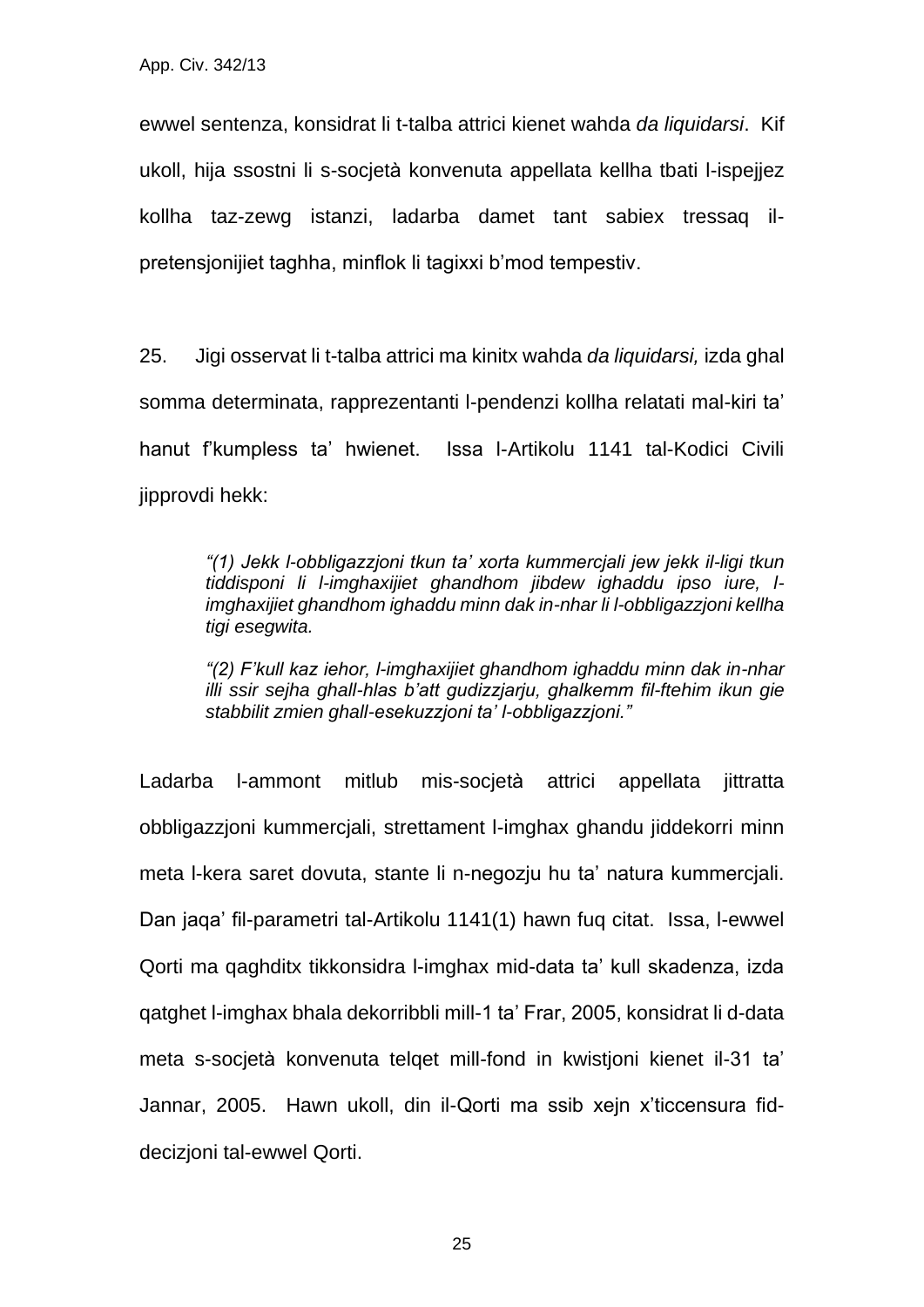26. Fl-ahhar, inkwantu s-socjetà konvenuta appellanti tilmenta dwar id-decizjoni tal-ewwel Qorti fir-rigward ukoll il-kap tal-ispejjez, tajjeb li jigi osservat li l-principju regolatorju dwar il-hlas tal-ispejjez huwa li, lispejjez ghandhom ikunu akkollati lill-parti telliefa skont l-Artikolu 223(1) tal-Kap. 12 tal-Ligijiet ta' Malta (Kodici ta' Organizzazzjoni u Procedura Civili) li jipprovdi li "*kull sentenza definittiva ghandha tikkundanna lit-tellief ghall-ispejjez*". Gialadarba, l-ewwel Qorti laqghet parti kbira mit-talbiet attrici, u laqghet l-eccezzjoni preliminari tas-socjetà konvenuta dwar ilpreskrizzjoni, limitatament fir-rigward tat-talba attrici ghall-hlas ta' imghax fuq is-somma ta' €32,611.23, u cahdet il-bqija tal-eccezzjonijiet taghha, tqis li kien ekwu u gust li l-ispejjez gew allokati fis-sehem ta' 75% a karigu tas-socjetà konvenuta u 25% a karigu tas-socjetà attrici. Hawn ukoll ma tqisx li tezisti xi raguni valida l-ghala din il-Qorti ghandha tvarja tali spartizzjoni tal-ispejjez.

#### **Decide**

Ghaldaqstant, ghal dawn ir-ragunijiet kollha, din il-Qorti tiddeciedi illi tiddisponi mill-appell interpost mis-socjetà konvenuta appellanti billi tichad l-istess, u s-sentenza appellata tal-Prim'Awla tal-Qorti Civili tal-5 ta' Ottubru, 2015, fil-kawza fl-ismijiet premessi, qieghda tigi kkonfermata fis-shih.